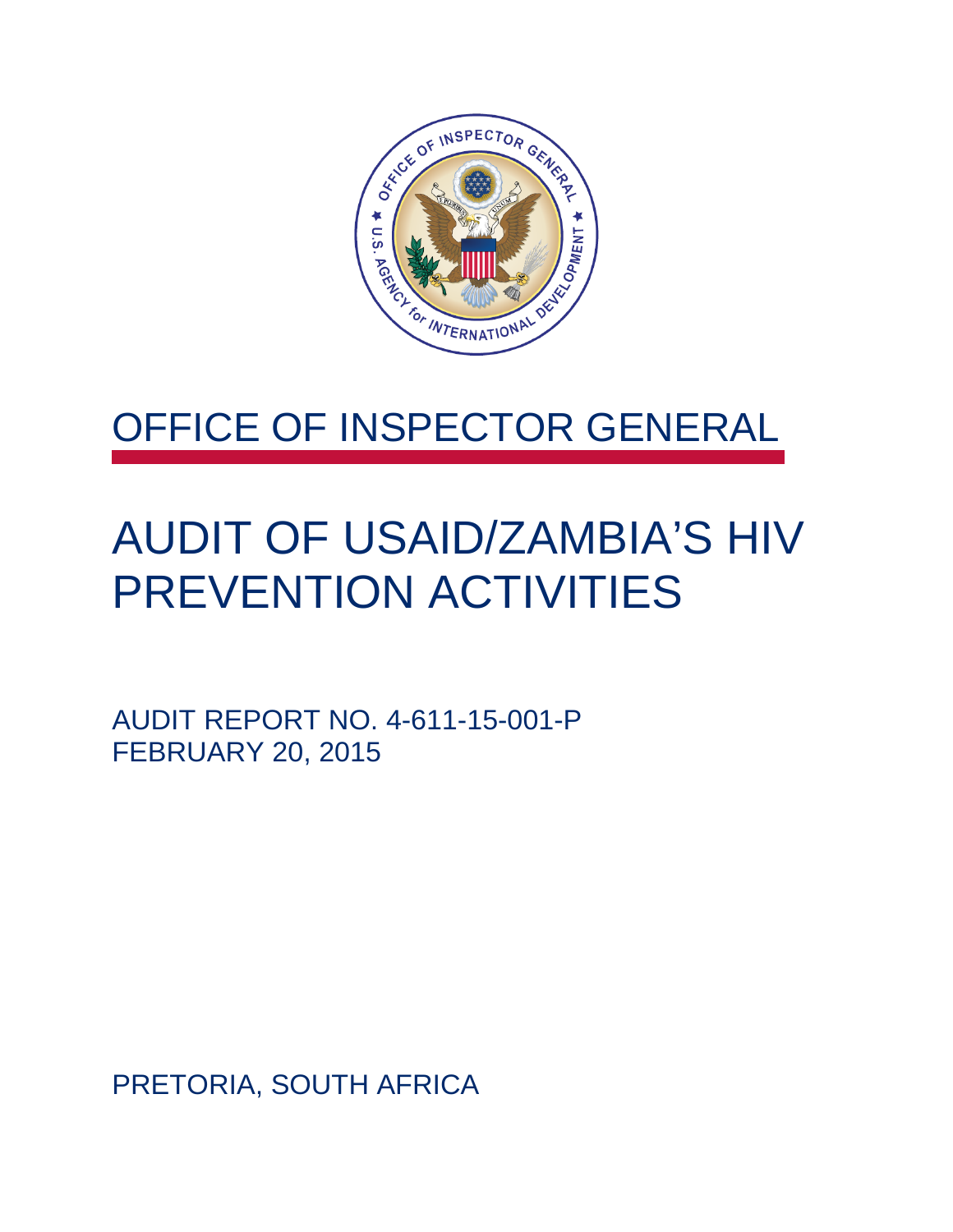

*Office of Inspector General*

February 20, 2015

#### **MEMORANDUM**

**TO:** USAID/Zambia Mission Director, Susan Brems

#### **FROM:** Regional Inspector General/Pretoria, Sarah E. Dreyer /s/

#### **SUBJECT:** Audit of USAID/Zambia's HIV Prevention Activities (Report No. 4-611-15-001-P)

This memorandum transmits our final report on the subject audit. In finalizing the audit report, we considered your comments on the draft and included them in their entirety in Appendix II. This report includes seven recommendations to help USAID/Zambia strengthen its HIV prevention activities.

The mission agreed with all seven recommendations. According to the information provided in response to the draft report, the mission made management decisions on all seven with final action taken on Recommendations 2, 3, 5, 6, and 7.

Please provide the Audit Performance and Compliance Division of USAID's Office of the Chief Financial Officer with evidence of final action on Recommendations 1 and 4.

I want to thank you and your staff for the cooperation and assistance extended to us during this audit.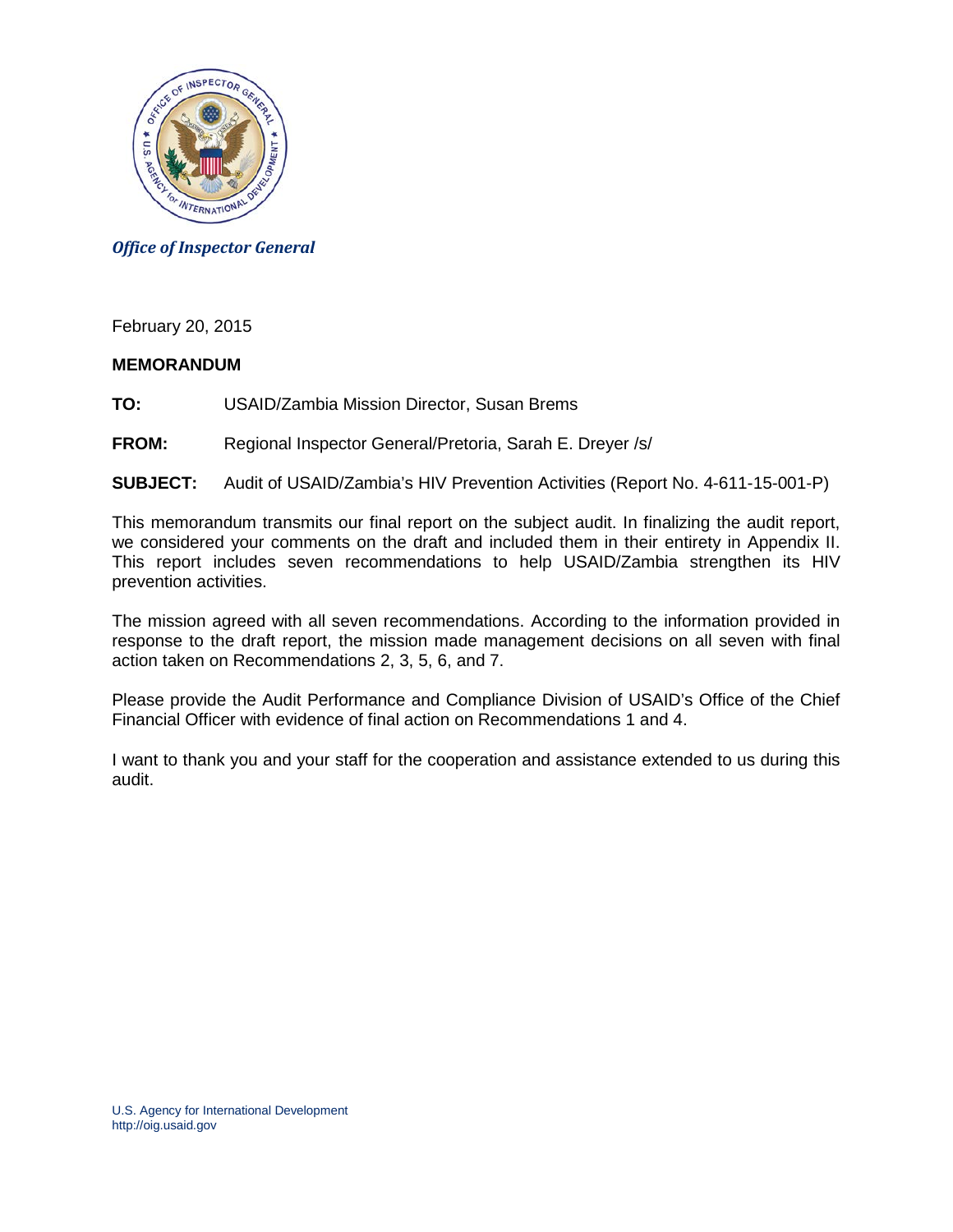# **CONTENTS**

#### **Abbreviations**

The following abbreviations appear in this report:

| <b>Automated Directives System</b>          |
|---------------------------------------------|
| contracting officer's representative        |
| fiscal year                                 |
| John Snow Inc.                              |
| President's Emergency Plan for AIDS Relief  |
| Partnership for Integrated Social Marketing |
| <b>Population Services International</b>    |
| <b>Regional Inspector General</b>           |
| Support to the HIV/AIDS Response in Zambia  |
| Zambia-led Prevention Initiative            |
|                                             |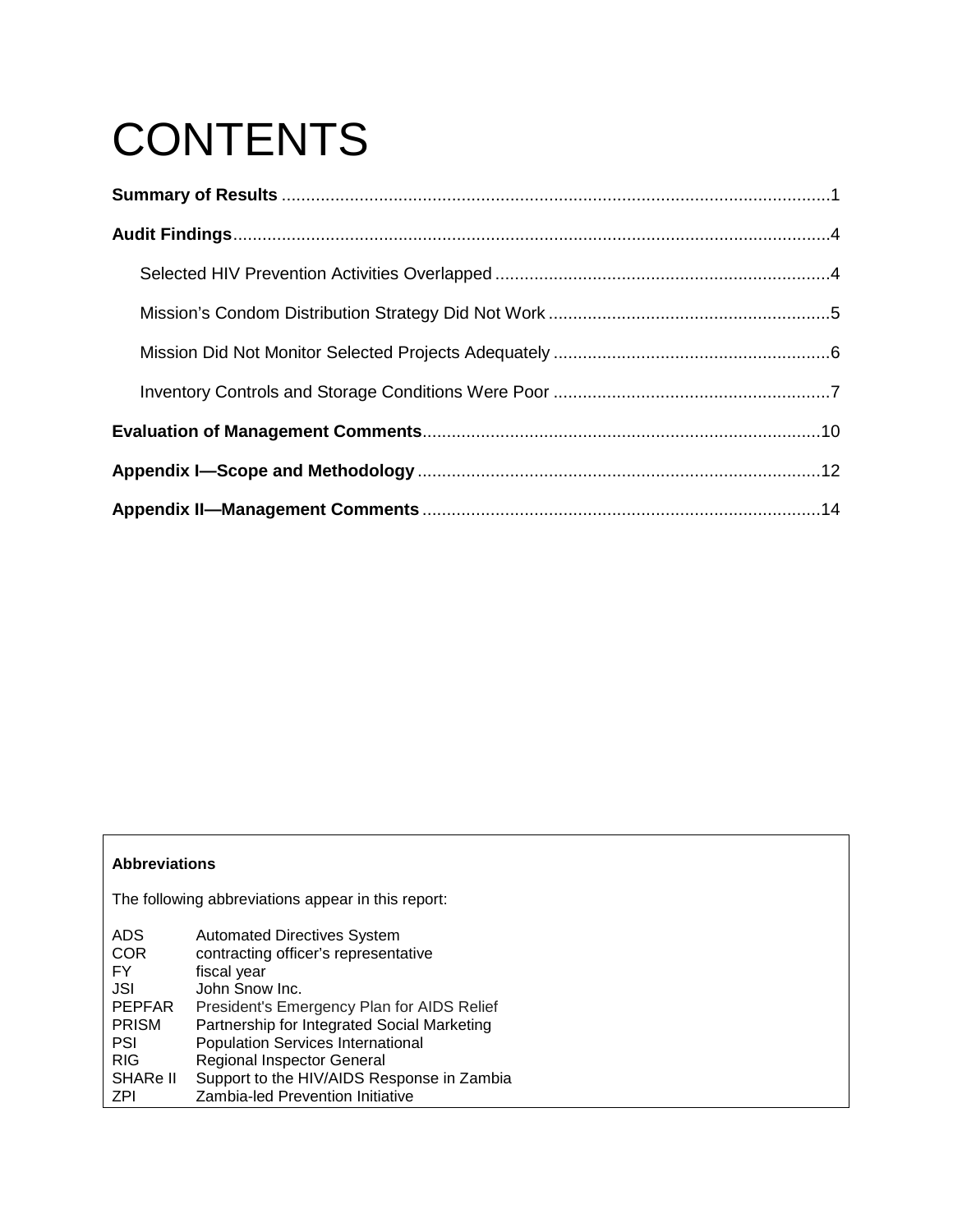## SUMMARY OF RESULTS

Zambia has one of the highest rates of HIV/AIDS in the world. According to UNAIDS, in 2012 the prevalence among people between 15 and 49 years old living with HIV/AIDS in the country was 12.5 percent, a 4 percentage point reduction from a high of 16.5 percent in 2003. The main factors that contribute to the spread of the virus include low circumcision rates among men, low and nonuse of condoms among sexually active people, multiple sexual partners, and high-risk groups that engage in risky behaviors.

USAID/Zambia aligned its HIV prevention goals with those of the Zambian Government's, which aimed to reduce the rate of new HIV infections by 50 percent and the number of babies born to HIV-infected mothers to less than 5 percent by 2015. To help reach these goals, the mission's prevention program focused on preventing mother-to-child transmission of HIV/AIDS and providing circumcisions, condoms, and HIV testing and counseling services to the Zambian people.

The Regional Inspector General (RIG)/Pretoria conducted this audit to determine whether USAID/Zambia's HIV prevention activities were preventing the spread of HIV effectively in the country. The table below lists the three projects we chose to include in the scope of the audit. It covered HIV prevention activities implemented during fiscal year (FY) 2013 and the first and second quarters of FY 2014. In FY 2013 USAID obligated \$24.5 million and disbursed \$24.4 million to these implementers for the President's Emergency Plan for AIDS Relief (PEPFAR) activities. An additional \$20.8 million was obligated for spending in FY 2014, with \$30.3 million disbursed as of August 31, 2014.

| Implementer                                             | <b>Project Description</b>                                                                                                                                                                                                                                                                                                                              | Amounts<br>(\$<br><b>Million</b> ) | Task<br>Order<br><b>Dates</b> |
|---------------------------------------------------------|---------------------------------------------------------------------------------------------------------------------------------------------------------------------------------------------------------------------------------------------------------------------------------------------------------------------------------------------------------|------------------------------------|-------------------------------|
| Population<br><b>Services</b><br>International<br>(PSI) | The Partnership for Integrated Social Marketing (PRISM)<br>project conducted social marketing for health services and<br>products related to HIV prevention, family planning, malaria,<br>and maternal and child health. The project also provided<br>testing, counseling, and circumcision services to prevent HIV<br>infection.                       | 73.2                               | $8/2009$ to<br>9/2014         |
| <b>FHI 360</b>                                          | The Zambia-led Prevention Initiative (ZPI) sought to reduce<br>HIV transmission in Zambia by increasing the use of<br>community-level interventions and providing technical<br>leadership and expertise on comprehensive, effective,<br>community-based prevention efforts.                                                                             | 39.7                               | 8/2010 to<br>12/2014          |
| John Snow Inc.<br>(JSI)                                 | The Support to the HIV/AIDS Response in Zambia (SHARe<br>II) project's goals are to strengthen Zambia's multisectoral<br>response to HIV/AIDS and to reduce the impact of HIV/AIDS.<br>SHARe II works through coalitions and partnerships with the<br>National HIV/AIDS/STI/TB Council and other stakeholders to<br>support Zambia's HIV/AIDS response. | 30.0                               | 11/2010<br>tο<br>11/2015      |

#### **Audited Projects (Amounts Unaudited)**

The audit determined that the mission's prevention activities were meeting their intended goal of helping prevent the spread of HIV in Zambia. In 2012 UNAIDS reported that investments such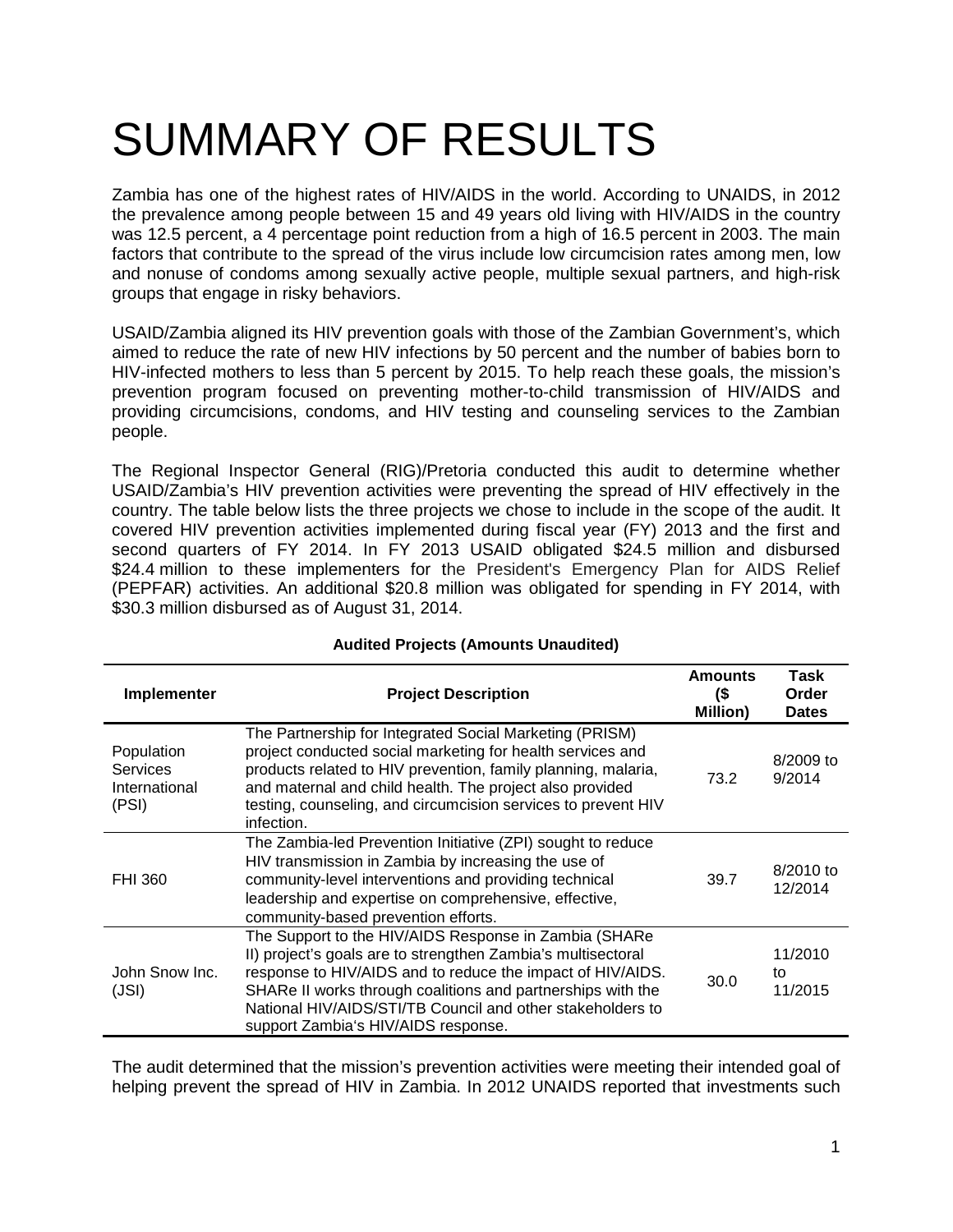as those USAID made helped decrease the number of people acquiring HIV by 58 percent from 2001 to 2011, and similar investments continue to reduce HIV in Zambia.

To reduce the rate of new HIV infections, USAID/Zambia worked with the government to make sure condoms were readily available. A mission official said male condoms supplied through PSI's PRISM project made up about 50 percent of all condoms distributed in Zambia. In addition, through USAID's assistance, voluntary medical male circumcision services were made accessible to Zambians, and 175,000 men were circumcised, compared with a target of 30,000. Furthermore, USAID projects made HIV counseling and testing services available to Zambians, exceeding a target of 1,277,500 by reaching 1,291,121 people.

JSI's SHARe II project worked with 52 employers in Southern Province<sup>[1](#page-4-0)</sup> to train more than 3,000 hospitality workers and commercial sex workers on HIV prevention. Together with FHI 360's ZPI, the project helped community and religious leaders learn about HIV/AIDS and how to communicate about preventing it.

However, despite these accomplishments, the audit found some problems that should be addressed:

- Selected HIV prevention activities overlapped (page 4). Several implementers were conducting the same activities.
- The mission's condom distribution strategy did not work (page 5).
- The mission did not monitor some of its HIV projects adequately (page 6).
- Inventory controls and storage conditions at PSI warehouses were poor (page [7\)](#page-9-0).

To strengthen USAID/Zambia's HIV prevention activities, the audit recommends that the mission:

- 1. Implement a coordination strategy for its HIV program to help implementers avoid duplicating activities (page 5).
- 2. Review the implementation strategy of its PRISM project and make changes to its community-based distribution program (page 6).
- 3. Analyze the competing demands on contracting officer's representatives' (CORs') time and implement solutions to make sure it has sufficient resources to perform fundamental oversight tasks (page 7).
- 4. Require its CORs to complete USAID's records management training course and update project files to include the required documents (page 7).
- 5. In collaboration with PSI, implement procedures to improve the tracking of HIV commodities, which includes using stock cards for all commodities stored in its warehouses (page 8).
- 6. In collaboration with PSI, implement cost-effective procedures to address the environmental hazards in its central warehouse in Lusaka (page 9).

<span id="page-4-0"></span> $1$  Zambia is divided into ten provinces.  $\overline{\phantom{a}}$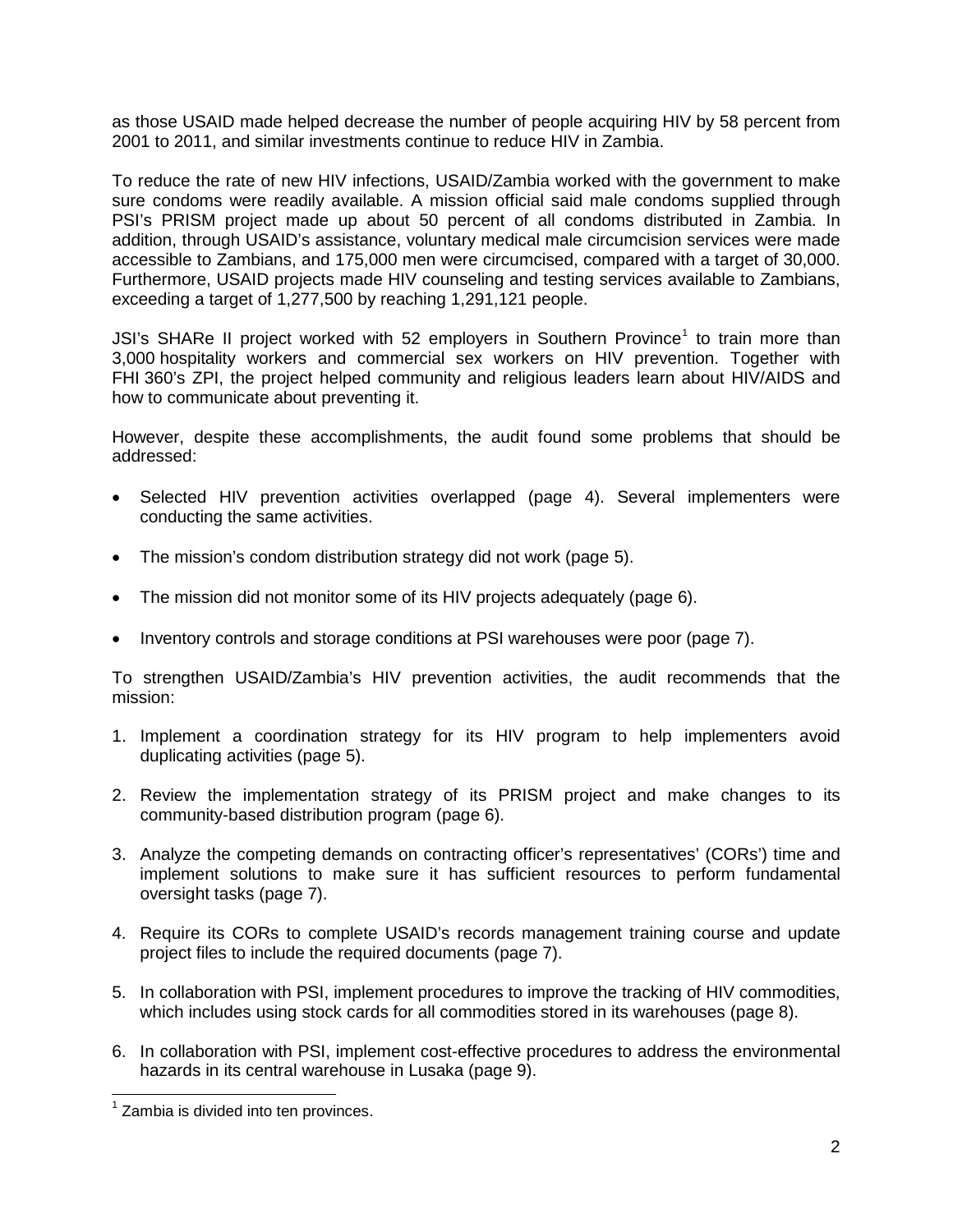7. In collaboration with PSI, implement procedures to improve the legibility of lot numbers and expiration dates stamped on commodities (page 9).

Detailed findings appear in the following section, and the scope and methodology appear in Appendix I. Management comments are included in their entirety (without attachments) in Appendix II, and our evaluation of them begins on page [10.](#page-12-0)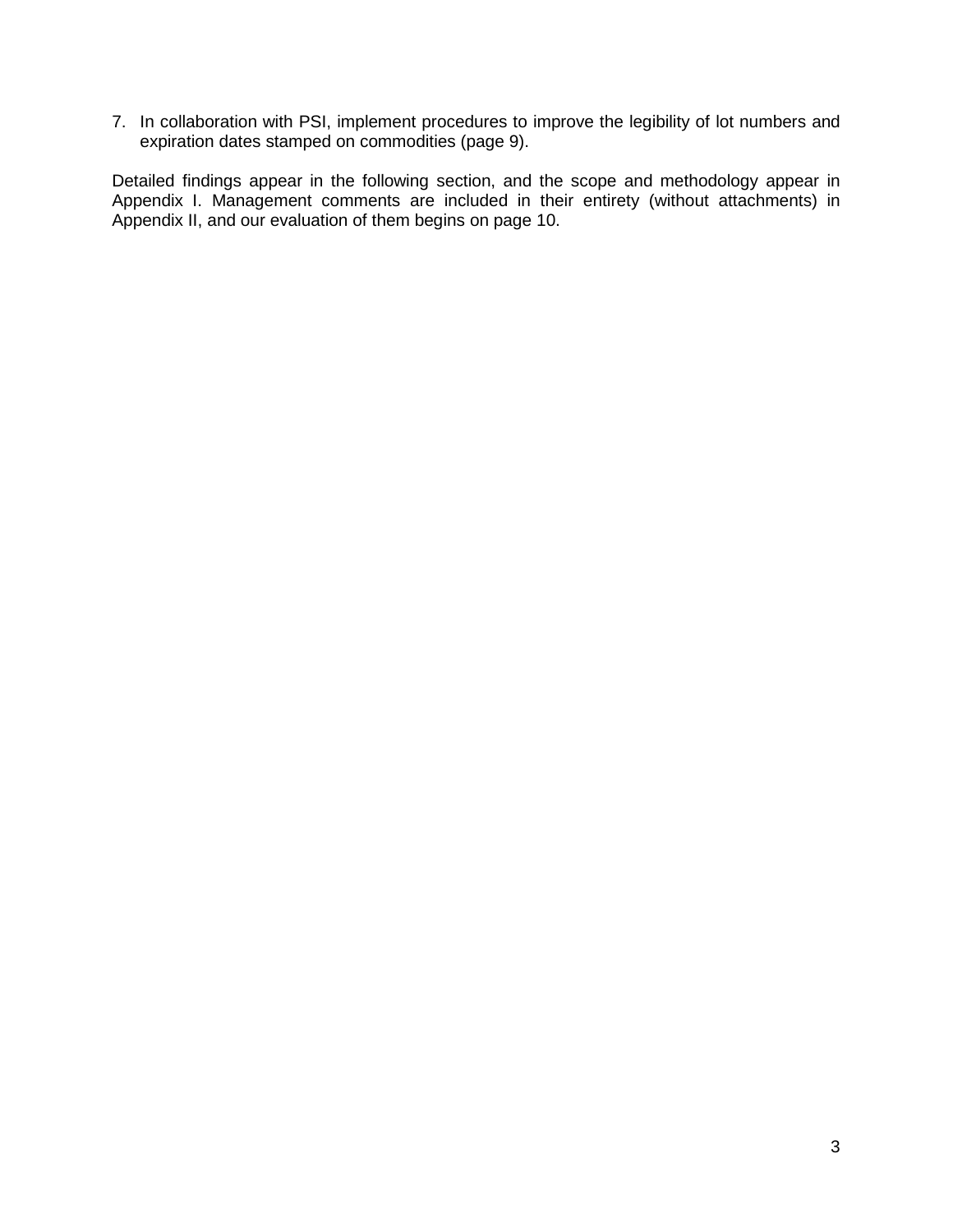## AUDIT FINDINGS

### **Selected HIV Prevention Activities Overlapped**

USAID/Zambia's country development cooperation strategy states:

Past strategic plans failed to coordinate at geographic levels, missing opportunities to integrate multiple sector approaches necessary to effectively address crosscutting constraints. Geographic focus supports focused and concentrated programming.

To support a coordinated approach, project task orders required coordination with the Zambian Government and other USAID-funded projects. For example, the SHARe II award stated:

USAID requires, where possible, coordination and/or leveraging of HIV/AIDS activities among and within USAID supported projects . . . The Contractor should also describe how it would leverage, complement, avoid duplicative activities with . . . other USAID and USG supported activities.

PRISM's award included a task to coordinate activities with government partners like the District AIDS Task Force and USAID-supported projects. ZPI's award stated that it "shall support, contribute to, and coordinate with [U.S. Government] and [PEPFAR] initiatives."

Although the mission's HIV prevention activities were largely successful, they could have been coordinated better. Two of three district AIDS coordination advisers we interviewed said activities implemented in their districts sometimes overlapped.

At the Kamfinsa Prison in Kitwe, Copperbelt Province, prison officials said all three audited projects and a Norwegian organization offered HIV counseling services, but PRISM was the only one that offered circumcision services. Prison officials and peer educators (prisoners who are trained to offer HIV prevention services to other prisoners) said these services could be better coordinated to use resources most effectively. For example, although peer educators created demand for circumcision among the 2,000 male inmates in the prison, PRISM was able to circumcise only 5 to 10 a week. This was particularly concerning because employees for another PRISM implementer also in Kitwe said they sometimes struggled to meet their circumcision targets. When asked why they did not consider offering services to the prison, they said they did not know there was a need.

Local leaders in Livingstone, Southern Province, had similar problems. They said ZPI started its activities without telling local health authorities or seeking their input on what activities were needed for the 36,000 residents. As a result, the same health employees were often trained repeatedly by different partners on the same subject, thereby wasting resources. Officials said this could have been avoided if donors followed the district's protocols by getting their input first.

Furthermore, the medical officer for Livingstone said that although donors are supposed to contact his office to coordinate prevention efforts in his districts, this does not always happen,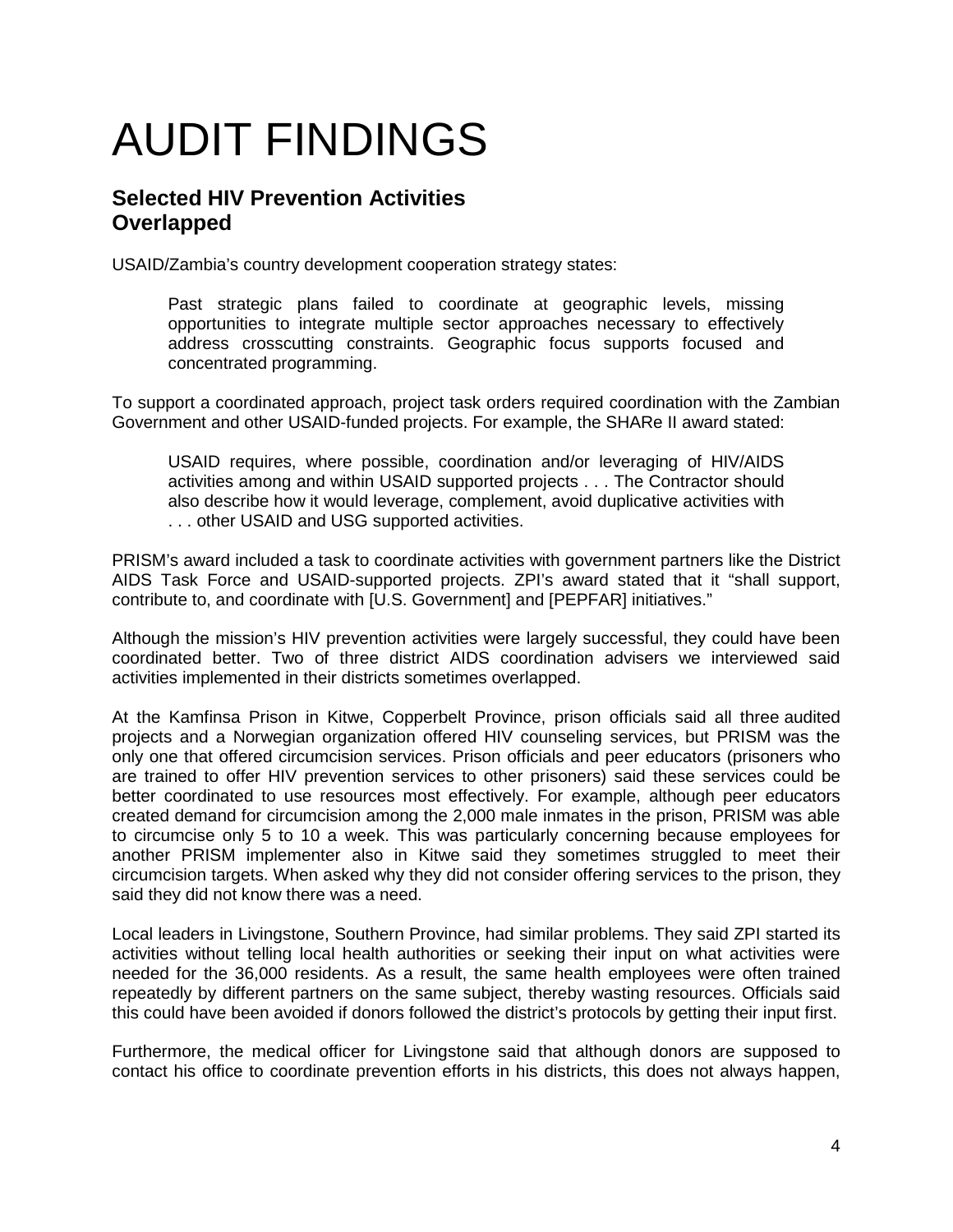and some projects (including those funded by USAID) often bypass him, thereby leading to effort duplication.

This happened because USAID/Zambia did not have a strategy to determine where activities should be implemented and instead left it to the implementing partners and other stakeholders to decide. Although the mission did hold quarterly meetings with the partners, they were limited to speaking for only 5 minutes—to update mission officials and other implementers on the progress of their respective activities.

Because of not coordinating efforts with local health authorities and other donors, some of the implementers' activities overlapped, resulting in an inefficient use of resources. Furthermore, without proper coordination, resources were not focused in locations that need them the most. Accordingly, we make the following recommendation.

*Recommendation 1. We recommend that USAID/Zambia implement a coordination strategy for its HIV program to help implementers avoid duplicating activities.*

### **Mission's Condom Distribution Strategy Did Not Work**

The PRISM award called for PSI to distribute disease-preventing health products through the private sector, increase awareness of and demand for products that prevent HIV infection, and develop the ability of a private-sector entity to produce and market a health product on its own. So, the project set targets for the distribution of condoms and other commodities; for FY 2014, the targets were to distribute 20 million male condoms and 200,000 female condoms.

However, the distribution strategy did not work as intended. It called for community-based distributors to get condoms and messages on how to prevent HIV to beneficiaries in their communities. These distributors were trained and given about \$40 worth of commodities each. PRISM officials expected them to replenish this stock using funds generated from the sale of their initial commodities.

The distributors also were responsible for distributing free condoms (supplied by the Ministry of Health), which were identical to the ones they were trying to sell to the same beneficiaries. As a result, residents were confused as to why the distributors were selling some condoms while distributing others of the same brand free.

A subcontractor official said he did not have the authority to correct the problem and thought it should have been corrected by PSI. However, PSI did not, and it continued to recruit and train more community-based distributors, 30 of whom were trained during our visit to Zambia. Due to inadequate oversight by the COR (discussed in the finding on page [6\)](#page-8-0), USAID never identified and corrected the problem.

A supervisor of the community-based distributors said they were frustrated because they struggled to sell their commodities and ended up having to give them away, which meant they lost the opportunity to replenish their stock with the money made from sales. A subcontractor official said about half of the 509 community-based distributors taking part in the project in Livingstone had trouble selling their inventory, thereby limiting the effectiveness of this distribution channel. Therefore, we make the following recommendation.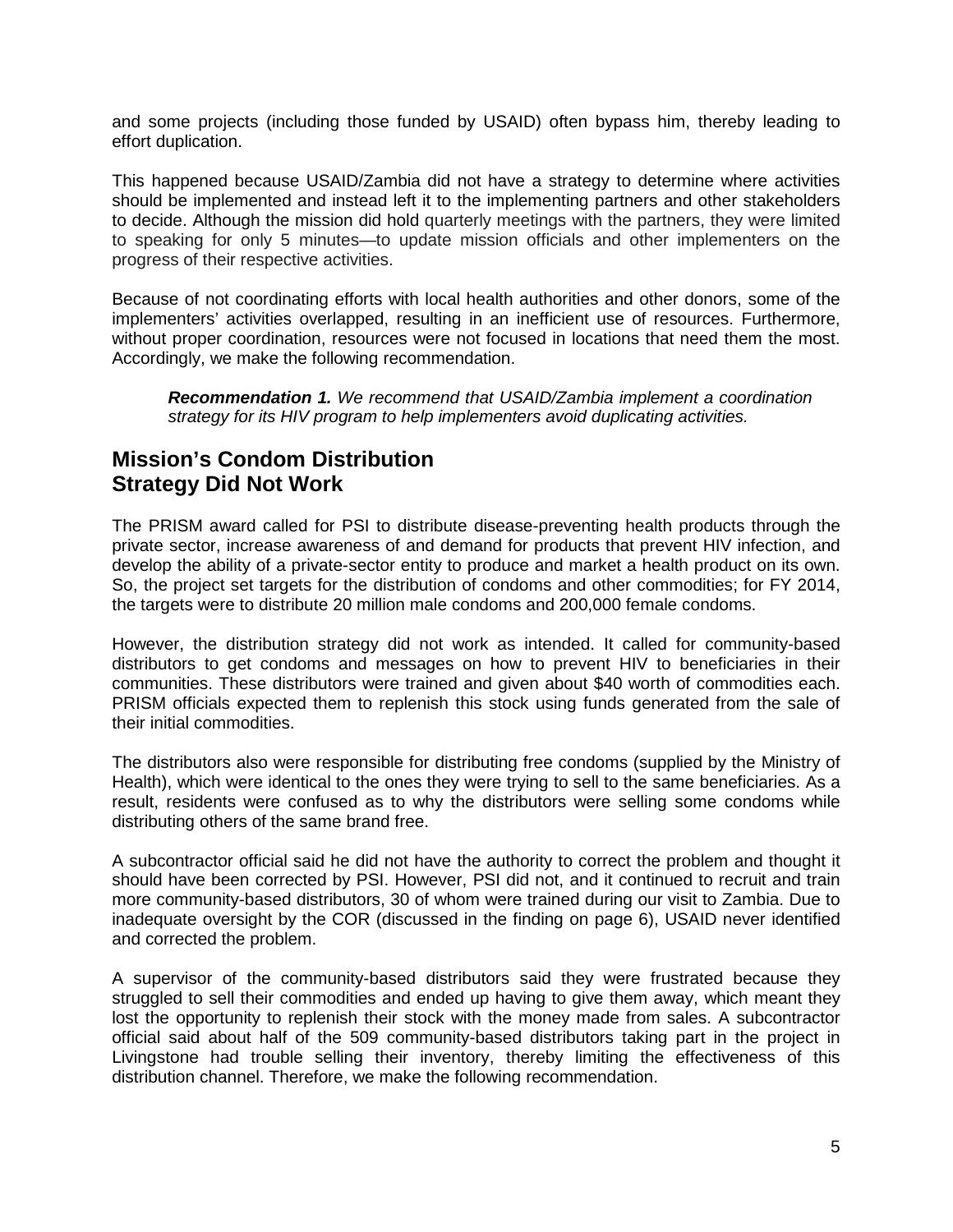<span id="page-8-0"></span>*Recommendation 2. We recommend that USAID/Zambia review the implementation strategy of its Partnership for Integrated Social Marketing Project and make changes to its community-based distribution program.*

### **Mission Did Not Monitor Selected Projects Adequately**

Automated Directives System (ADS) 202.3.6 highlights the importance of proper oversight by stating that monitoring the quality and timeliness of implementing partner activities is a key task for mission officials. The guidance also says that outputs are essential to achieving results and that "problems in output quality provide an early warning that results may not be achieved as planned" and that "early action in response to problems is essential in managing for results."

USAID's contracts should be monitored by the designated contracting officers and the COR; the contracting officer designates a COR to "monitor the contractor's performance and verify that it conforms to the technical requirements and quality standards agreed to in the terms and conditions of the contract." However, the audit identified several instances in which the mission did not monitor its projects adequately.

**Monitoring Visits Were Infrequent.** USAID/Zambia's mission order on performance monitoring and evaluation states:

Teams will undertake activity monitoring field visits as frequently as possible. For each project he/she manages, each . . . team member . . . is encouraged to undertake at least one monitoring field visit per quarter, although some project activities may require more frequent monitoring.

Despite the guidance, project CORs did not perform monitoring visits. For example:

- Although the COR for PRISM said monitoring visits were important, he made only one visit in FY 2013, which took place during the last week of the year. Furthermore, at the time of the audit he had made only one visit in FY 2014.
- The COR for ZPI made four monitoring visits in FY 2013. However, only one was done at the time of this audit in FY 2014.
- Although the SHARe II COR made three monitoring visits in FY 2013, they all were done in September 2013. Only one monitoring visit was done in FY 2014 at the time of this audit.

The CORs said they recognized the importance of monitoring visits, but could not conduct them as often as they would like due to their workloads. They said supervisors often cancelled visits because other matters in the office took priority. A team lead who supervised two of the three CORs agreed that staff often had to cancel visits due to a lack of time. In addition, although the mission had a monitoring visit plan, the CORs could not follow it, which made the plan useless.

To compensate for missed monitoring visits, the CORs met regularly with implementer officials. However, the CORs said these meetings could not replace regular monitoring visits. Without frequent monitoring visits by CORs, implementation problems may not be identified soon enough to resolve. Therefore, we make the following recommendation.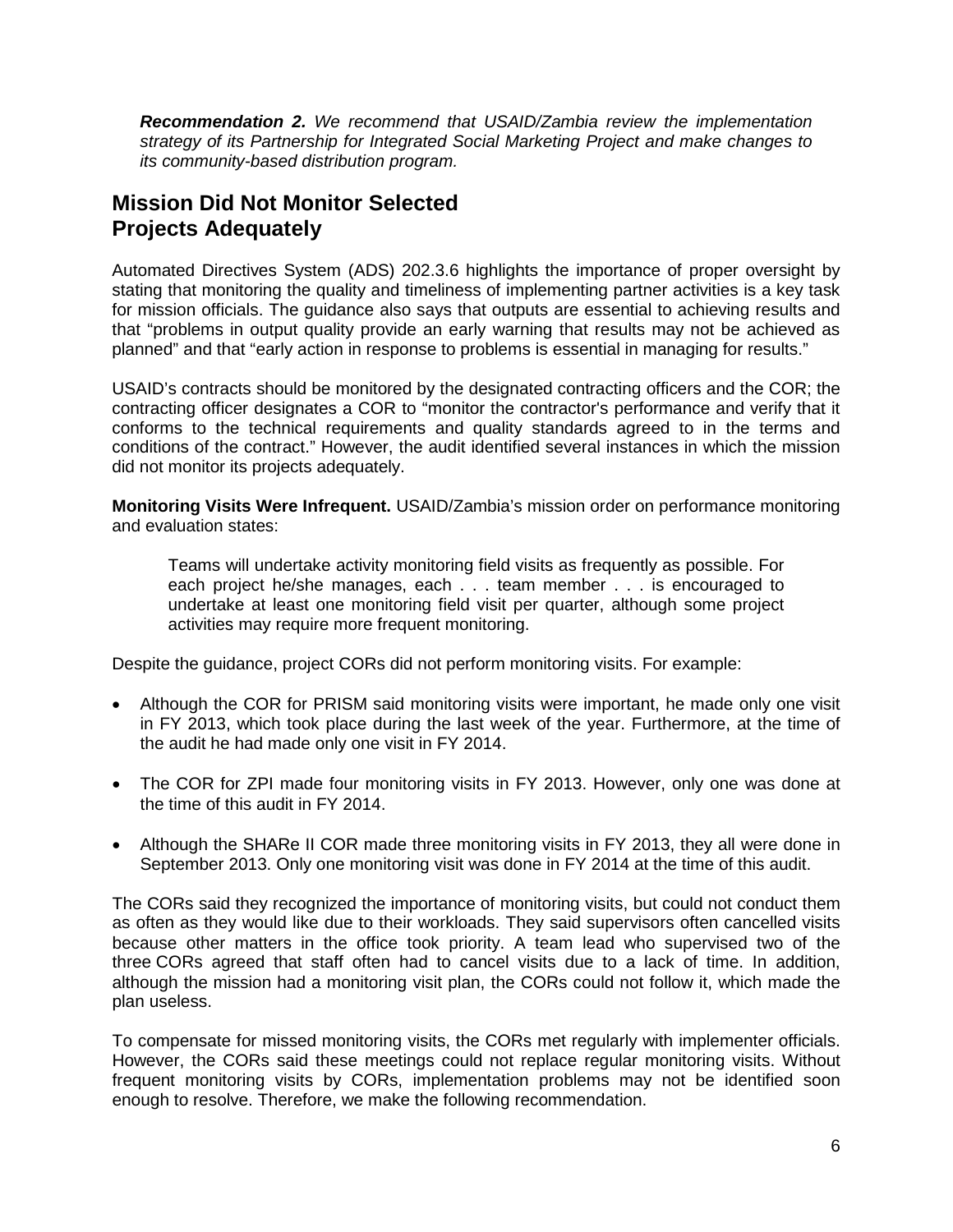*Recommendation 3. We recommend that USAID/Zambia analyze the competing demands on contracting officer's representatives' time and implement solutions to make sure it has sufficient resources to perform fundamental oversight tasks.*

**Project Management Files Were Incomplete.** ADS 202.3.4.6 requires that mission officials make sure they maintain adequate documentation for projects they manage, and it lists the documents they must keep throughout a project. This was reiterated by the COR designation letters for the audited projects, which state that the CORs have a key role in establishing and maintaining adequate project files.

However, the audit noted that CORs did not maintain adequate files for their respective projects and did not comply with the minimum requirements outlined in ADS or the designation letters. The electronic files for SHARe II and PRISM were incomplete and almost empty, while the paper files were outdated and had documentation from unrelated projects. Project files were missing pertinent documentation on administrative matters, communication, performance monitoring and evaluation, and financial management.

For example, of the documents that ADS requires:

- PRISM had only the COR designation letter on file. It did not have operational plans, environmental reviews, project performance reports, and evaluations.
- SHARe II's file had only five documents. It was missing development checklists, performance management plans, operational plans, office correspondence, and performance reports.
- Although ZPI had ten documents in its file, it did not have the COR designation letter, current performance monitoring plans, activity approval documents, correspondence with the contracting officer and other government officials, and financial management and monitoring information.

The COR team lead said maintaining their files was not a priority due to their workloads. The audit also noted that the CORs had not taken USAID's records management training course, which would have improved their file management skills.

As noted in the COR designation letters, inadequate documentation can impede a COR's "ability to manage the contract," whereas adequately documented files would help subsequent CORs understand the project better, why certain decisions were made, as well as have adequate documentation for audit purposes. Therefore, we make the following recommendation.

*Recommendation 4. We recommend that USAID/Zambia require its contracting officer's representatives to complete USAID's records management training course and update project files to include the required documents.* 

### <span id="page-9-0"></span>**Inventory Controls and Storage Conditions Were Poor**

One of the tasks under the PRISM award was to "Increase the supply and diversity of health products and services to distribute and deliver through the private sector, in conjunction with the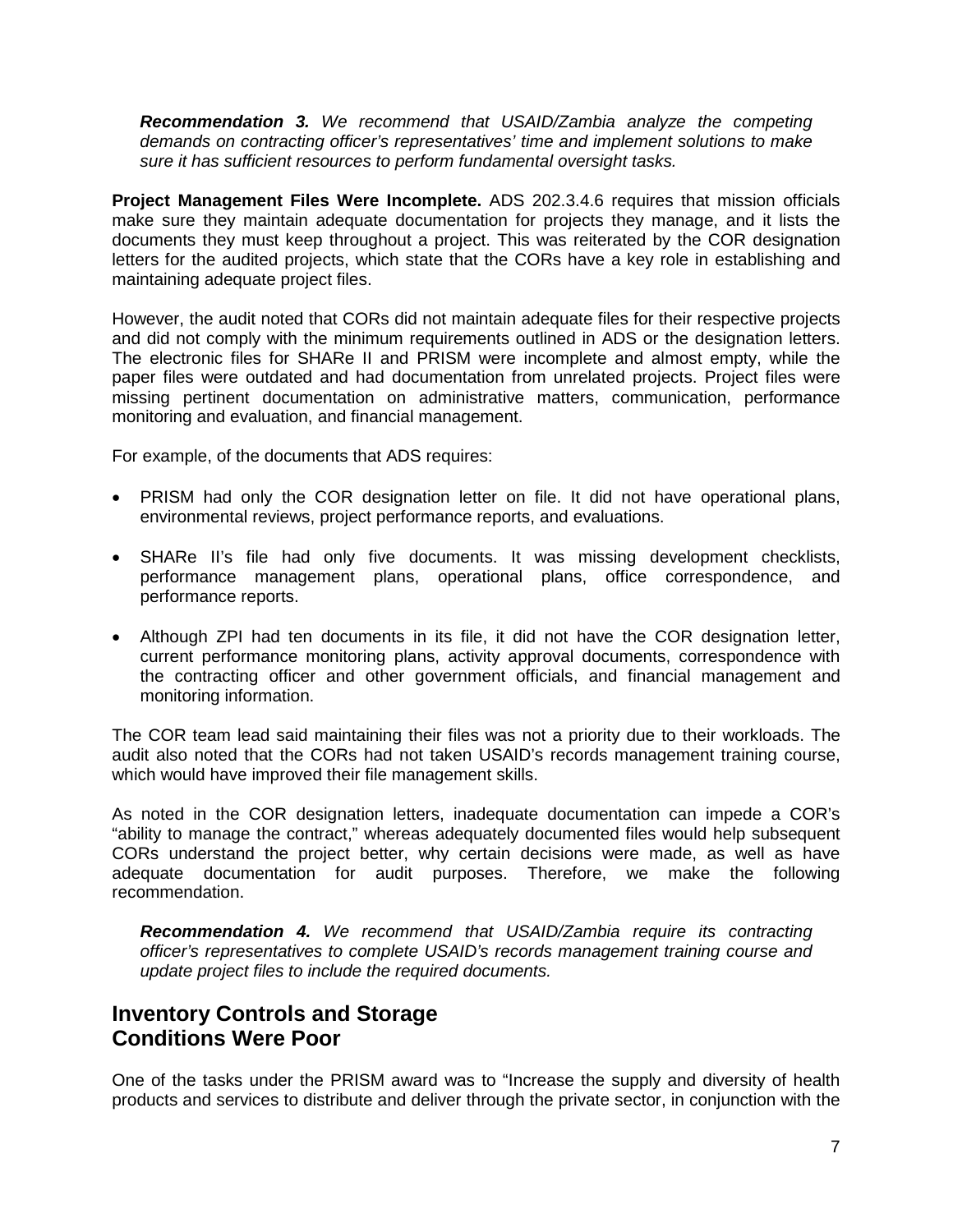public sector, for disease prevention and control as well as integrated health service delivery." However, we found problems with inventory controls and storage conditions at the PSI warehouses used in these activities.

**Some Commodities Were Not Accounted for Properly.** The U.S. Government Accountability Office's (GAO's) *Standards for Internal Control in the Federal Government* states that an agency needs to manage risk and establish physical control to safeguard vulnerable assets by comparing inventory counts to control records periodically. It also states, "Transactions should be recorded promptly to maintain their relevance and value to management in controlling operations and making decisions." ADS 596.3.1, "Establishing Internal Controls," requires that managers and staff implement internal controls to safeguard assets against waste, loss, unauthorized use, and misappropriation. Furthermore, managers must take a systemic, proactive approach to identify areas that need improvements and come up with plans to address them.

However, the audit found that PSI did not always track inventories appropriately in its warehouses. At its central warehouse in Lusaka, we found several boxes of male condoms that were not accounted for properly. Although the warehouse supervisor told us there were 3 million male condoms on hand, he did not have any inventory records to support this. He said the warehouse did not have any records for the boxes of condoms because they had been sold to a local organization and were waiting to be picked up.

Auditors also found more than 10,000 bottles of Clorin (a household water treatment product) that were not accounted for through proper inventory records, such as stock cards. When asked, officials said the bottles arrived at the warehouse 2 days earlier and they were in the process of preparing inventory records for them. However, the officials could not give us any records to support this statement. We found a similar situation in PSI's warehouse in Livingstone.

These problems happened because PSI's warehouse policies did not require proper documentation. Without proper documentation, commodities cannot be accounted for, possibly leading to losses. Because of this, we made a referral to RIG/Pretoria investigators. We also make the following recommendation.

*Recommendation 5. We recommend that USAID/Zambia, in collaboration with Population Services International, implement procedures to improve the tracking of HIV commodities, which includes using stock cards for all commodities stored in its warehouses.* 

**Storage Conditions Were Inadequate.** In addition to its best practices that call for a clean storeroom, the World Health Organization notes that the health, safety, and well-being of workers should be of principal importance.

Commodities in PSI's central warehouse in Lusaka were covered with dust. PRISM officials acknowledged that the conditions were poor and, as a result, commodities sometimes had to be cleaned twice a day.

PSI officials had performed an internal assessment of the dusty conditions, but said the problem had not been addressed because it would be expensive and therefore require USAID's approval. They had not brought the issue to the mission, and USAID officials had not identified the issue independently (discussed in the finding on page [6\)](#page-8-0).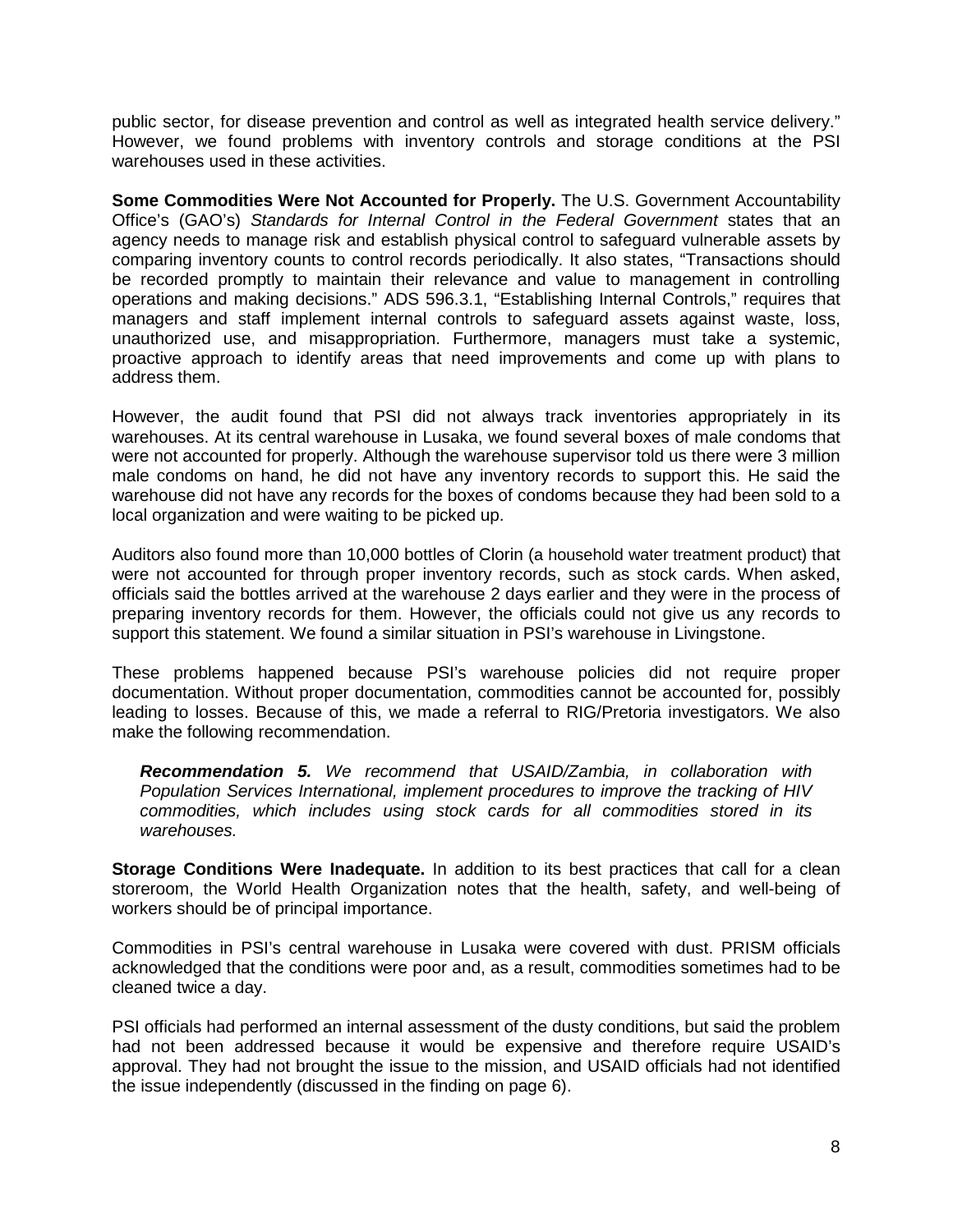Poor storage practices can damage commodities and increase costs, and warehouse employees expressed concern about the potential health hazards of breathing the dirty air. Accordingly, we make the following recommendation.

*Recommendation 6. We recommend that USAID/Zambia, in collaboration with Population Services International, implement cost-effective procedures to address the environmental hazards at its central warehouse in Lusaka.* 

**Lot Numbers and Expiration Dates on Commodities Were Illegible.** PSI receives condoms at its central warehouse in bulk. Employees there pack them into small individual packets of three condoms before shipping them to distribution points. As part of the packaging process, the employees stamp lot numbers and expiration dates on the packets.

However, we could not read the numbers and dates on the packets in the warehouse and local outlets. As shown in the photos below, the ink used in the stamping was smudged.



 **The lot numbers and expiration dates on these packets of condoms are illegible. (Photos by RIG/Pretoria, May 16, 2014)**

PRISM officials said they were aware of the problem and considered addressing it but decided not to because of costs. They had not brought the issue to the mission, and USAID officials had not identified the issue independently (discussed in the finding on page [6\)](#page-8-0).

As a result, it could be difficult for consumers to know when the condoms expire and for officials to isolate condoms reported to have defects or other problems. According to the project's COR, the poor quality of expiration dates on the condoms is also a violation of Zambia Medicines Regulatory Authority's regulations. Therefore, we make the following recommendation.

*Recommendation 7. We recommend that USAID/Zambia, in collaboration with Population Services International, implement procedures to improve the legibility of lot numbers and expiration dates stamped on commodities.*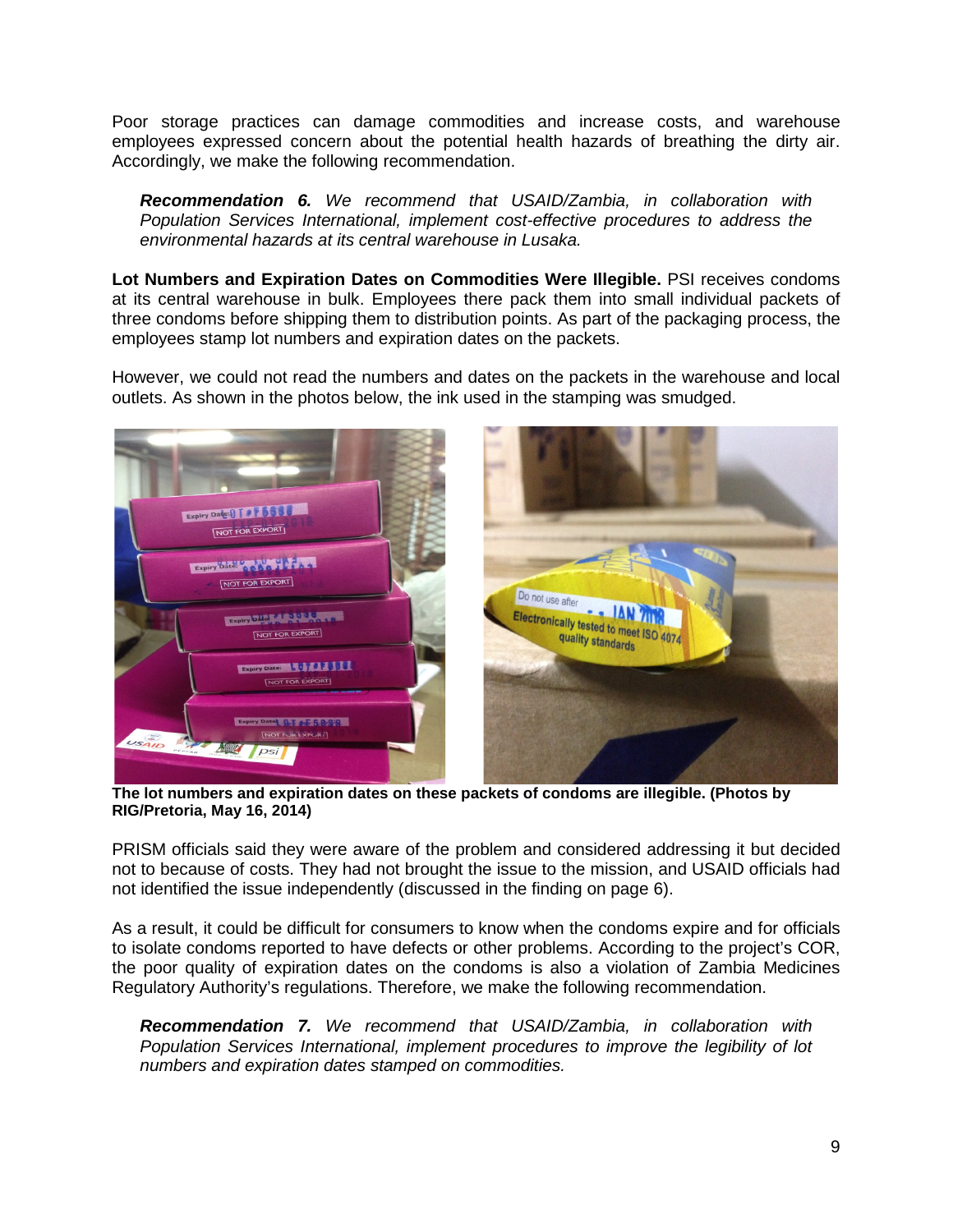## <span id="page-12-0"></span>EVALUATION OF MANAGEMENT **COMMENTS**

In its comments on the draft report, USAID/Zambia officials agreed with and made management decisions on all seven recommendations. It took final action on Recommendations 2, 3, 5, 6, and 7.

**Recommendation 1.** USAID/Zambia agreed to better coordinate its HIV program through five steps:

- 1. Integrate its Health and Multisectoral/HIVAIDS offices.
- 2. Use system tools to review the performance of activities down to the site level.
- 3. Review its PEPFAR country operational plan for FY 2016 to make sure activities are not duplicated.
- 4. Convene quarterly coordination meetings with partners.
- 5. Use of activity managers to help CORs better coordinate activities.

The target date for completion is September 30, 2015. We acknowledge the mission's management decision.

**Recommendation 2.** USAID/Zambia agreed with the recommendation. However, the PRISM award expired on September 30, 2014, so the mission was not able to make changes to the community-based distribution program. We therefore acknowledge the mission's management decision and final action.

The mission did note that changes to the implementation strategy would be incorporated in the follow-on project, scheduled to be awarded in July 2015.

**Recommendation 3.** USAID/Zambia agreed and filled eight positions in the mission's health teams. Mission staff also made 48 site visits to its HIV/AIDS-funded activities from September 1, 2014, through January 9, 2015.

In addition, the mission adopted PEPFAR's site improvement monitoring system to review the performance of HIV/AIDS activities at the site level and developed a plan for FY 2015 with a target to visit 112 sites to review implementation of HIV/AIDS activities across the country. Accordingly, it has taken final action on this recommendation. We acknowledge the mission's management decision and final action.

**Recommendation 4.** USAID/Zambia made a management decision to retrain its CORs in records management. Furthermore, the mission's records management specialists will review project files quarterly. Any files they find lacking will be brought to the attention of the respective COR and their office lead to fix.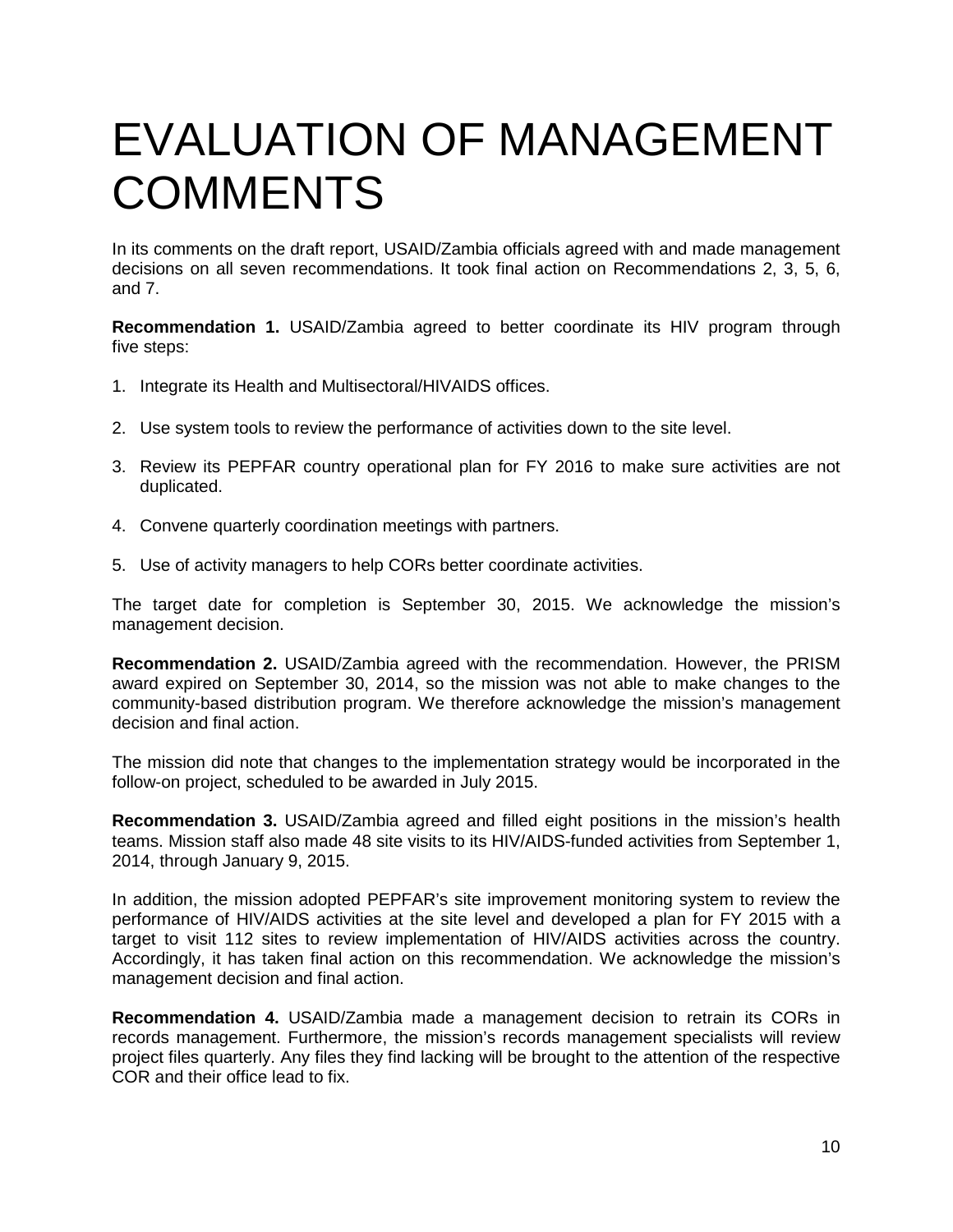Additionally, the Office of Acquisition and Assistance will begin rescinding CORs' designations if electronic or permanent files are not maintained. Project management files for PRISM, SHARe II, and ZPI will be updated to include all the required documents. The target date for completion is June 30, 2015. We acknowledge the mission's management decision.

**Recommendation 5.** USAID/Zambia agreed with this recommendation. However, the PRISM award expired on September 30, 2014, so the mission was not able to implement procedures to improve the tracking of HIV commodities. We therefore acknowledge the mission's management decision and final action.

The mission stated that the follow-on project would require the recipient to implement procedures to make sure commodities are tracked carefully.

**Recommendation 6.** USAID/Zambia agreed with the recommendation. Before the PRISM award expired on September 30, 2014, PSI installed air conditioners at its central warehouse in Lusaka to maintain storage conditions. In addition, pallets and shelves were installed to ensure that no drug commodities were stored on the floor. The recipient of the follow-on award will be required to implement environmental monitoring and mitigation procedures, and to consider cost-effective strategies to store commodities before they're distributed. Accordingly, the mission has taken final action on this recommendation. We acknowledge its management decision and final action.

**Recommendation 7.** USAID/Zambia agreed with this recommendation. However, the PRISM award expired on September 30, 2014, so the mission could not implement procedures to improve the legibility of lot numbers and expiration dates stamped on commodities.

USAID/Zambia stated that it intends to address this recommendation in the follow-on project.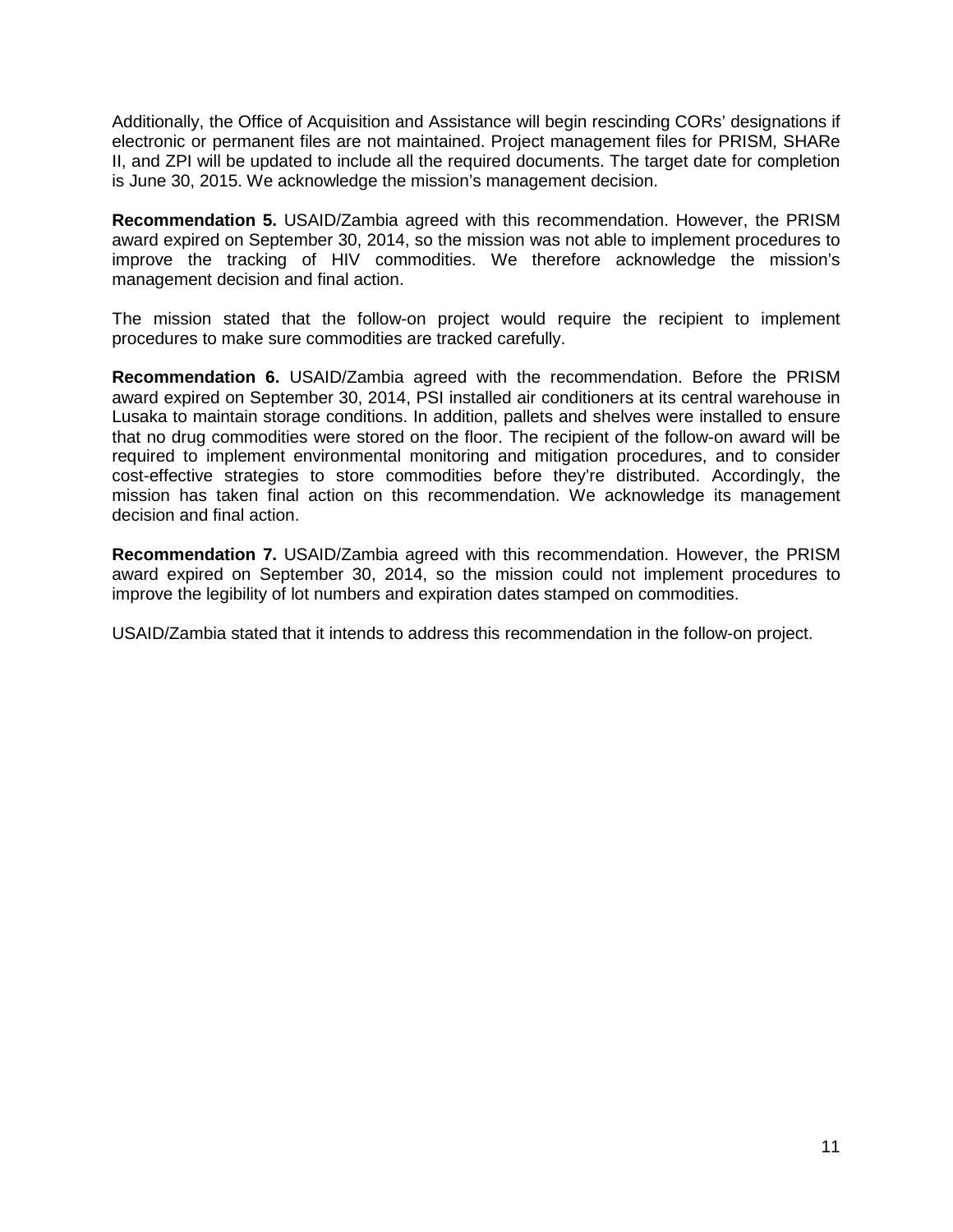## SCOPE AND METHODOLOGY

### **Scope**

RIG/Pretoria conducted this performance audit in accordance with generally accepted government auditing standards. They require that we plan and perform the audit to obtain sufficient, appropriate evidence to provide a reasonable basis for our findings and conclusions in accordance with our audit objective. We believe the evidence obtained provides that reasonable basis.

The objective of this audit was to determine whether USAID/Zambia's HIV prevention activities were preventing the spread of HIV in the country effectively. The mission supported 17 projects that provided HIV prevention assistance through its fiscal years 2013 and 2014 PEPFAR funding. The audit selected three projects—the first implemented by PSI, the second by FHI 360, and the third by JSI. These projects were selected because they had not been audited by OIG before and at least 50 percent of their funding was for prevention activities. The audit covered HIV prevention activities implemented during FY 2013 and the first and second quarters of FY 2014.

The total estimated cost of the three awards was \$142.9 million—\$73.2 million for PSI, \$39.7 million for FHI 360, and \$30 million for JSI.

In FY 2013 USAID obligated \$24.5 million and disbursed \$24.4 million to these implementers for PEPFAR activities. An additional \$20.8 million was obligated for 2014 spending, with \$30.3 million disbursed as of August 31, 2014.

Because this was a performance audit that focused on program implementation rather than financial transactions, it did not include a financial review of expenditures claimed by the projects.

In planning and performing the audit, we assessed significant controls the mission used to manage the projects and confirm that its implementers were providing adequate oversight of activities. We reviewed USAID/Zambia's FY 2013 operational plan; the implementation agreements with PSI, FHI 360, and JSI; mission orders; and site visit reports. We also reviewed USAID/Zambia's Federal Managers' Financial Integrity Act of 1982 certification for FY 2013 and previous audit reports to identify internal controls and other problems that could be significant to this audit.

To establish criteria for the audit, we reviewed USAID/Zambia's FY 2013 operational plan; ADS Chapters 202 and 596; USAID/Zambia's country development cooperation strategy; and GAO's *Standards for Internal Control in the Federal Government*.

We performed audit fieldwork in Zambia from May 12 through May 29, 2014. We conducted fieldwork at USAID/Zambia in Lusaka and at implementers' offices, health facilities, commodity distribution sites, and selected warehouses. We also conducted site visits in the Copperbelt, Lusaka, and Southern Provinces.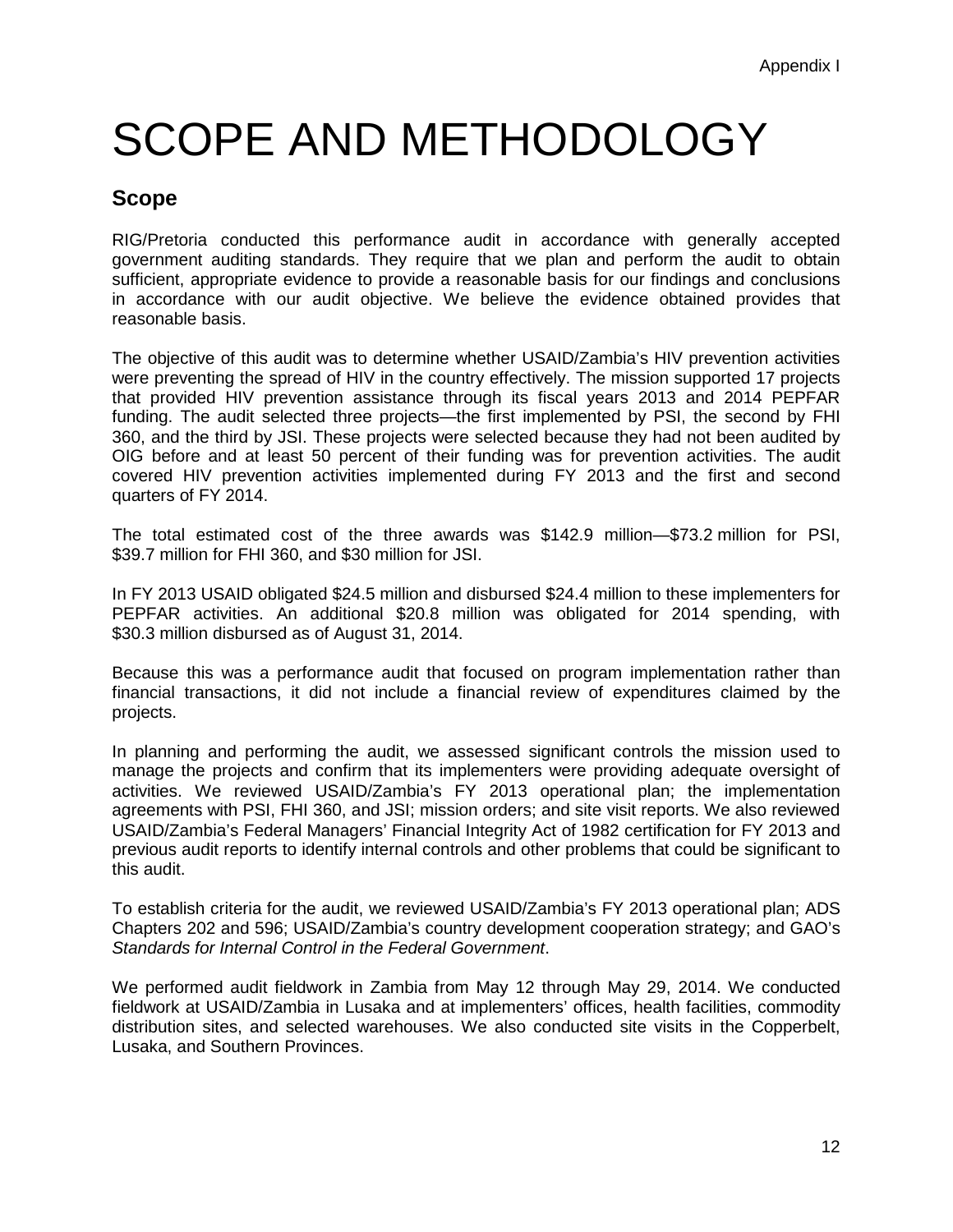### **Methodology**

To answer the audit objective, we first evaluated the mission's management and oversight of the selected projects by reviewing award documents, progress and site visit reports, and performance monitoring plans. We corroborated the information in these documents with the interviews and site visits described below. At USAID/Zambia in Lusaka, we interviewed mission officials in the PEPFAR, financial management, program, and contracting offices. We also interviewed Zambia's PEPFAR coordinator.

For site visits, we judgmentally selected the provinces of Copperbelt, Lusaka, and Southern to visit because they represented the provinces with the highest rates of HIV in Zambia, according to UNAIDS. Furthermore, the three projects audited had substantial activities under way in these provinces. During visits, we met with implementer and subcontractor officials. We also tested the reliability of results implementers reported to USAID for three indicators:

- *Number of individuals who received HIV/AIDS counseling and testing and received their test results*
- *Number of the targeted population reached with individual and/or small group level preventative interventions*
- *Number of male and female condoms distributed.*

To do this, auditors gained an understanding of each implementer's monitoring and evaluation system. We then traced a judgmentally selected sample of reported results to the respective monitoring systems, as well as to patient intake forms completed by beneficiaries and healthcare providers wherever services were delivered. A materiality level of 5 percent was established for this testing.

Because of its importance to the project, we planned to visit PSI's main warehouse—in Lusaka—but also visited another warehouse that was collocated with PSI's main office in Livingstone following the problems we found in Lusaka. At the warehouses, we reviewed the storage conditions of HIV commodities and gained an understanding of how bulk commodities are repackaged for sale and distribution to the public. We also met with coordination advisers and task force officials, and interviewed provincial subcontractor staff. We interviewed community health workers, religious and community leaders, and beneficiaries. Additionally, we visited five counseling and testing sites where beneficiaries were counseled and tested for HIV.

Because site visit locations were selected judgmentally and not statistically, the results and overall conclusions related to our work are limited to the items tested and cannot be projected to the entire audit universe. However, we believe our testing was sufficient to support the audit's findings.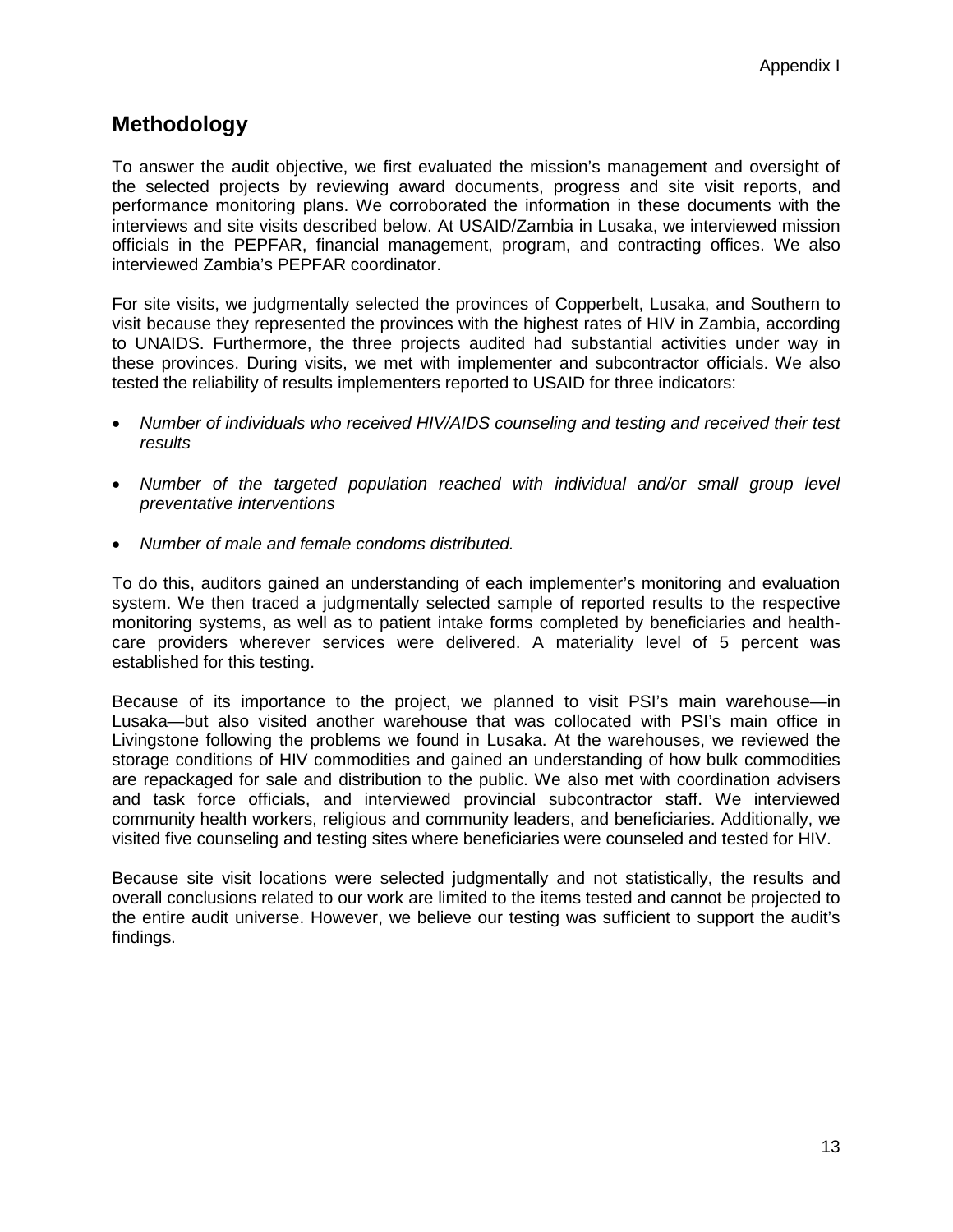## MANAGEMENT COMMENTS



| TO:                     | Rameeth Hundle, Acting Regional Inspector General/Pretoria                                                  |  |
|-------------------------|-------------------------------------------------------------------------------------------------------------|--|
| <b>FROM:</b>            | Susan K. Brems, Ph.D., Mission Director, USAID/Zambia /s/                                                   |  |
| <b>SUBJECT:</b>         | Management Comments on the Audit of USAID/Zambia's HIV<br>Prevention Activities (Report No. 4-611-15-00X-P) |  |
| <b>REFERENCE:</b><br>a) | Draft Audit Report No. 4-611-15-00X-P on the Audit of<br><b>USAID/Zambia's HIV Prevention Activities</b>    |  |
| b)                      | RIG/Pretoria Memorandum dated December 23, 2014                                                             |  |

This memorandum communicates the Mission management comments on the seven audit recommendations in the draft report on the audit of USAID/Zambia's HIV prevention activities.

USAID/Zambia thanks the RIG/Pretoria Office for conducting the audit and appreciates the opportunity to comment on the draft audit report.

The purpose of the audit was to determine whether USAID/Zambia's HIV prevention activities were effectively preventing the spread of HIV in the country. We are pleased to note that RIG/Pretoria acknowledged that the activities have effectively met this objective. At the same time, the RIG recognized that areas for improvement exist that would strengthen the quality of HIV prevention activities.

USAID/Zambia has reviewed, and is in agreement with, all seven recommendations. Below is a summary of the Mission's management decisions and actions already taken or planned to address the findings and recommendations contained in the report.

#### **Recommendation 1:**

**We recommend that USAID/Zambia implement a coordination strategy for its HIV program to help implementers avoid duplicating activities.**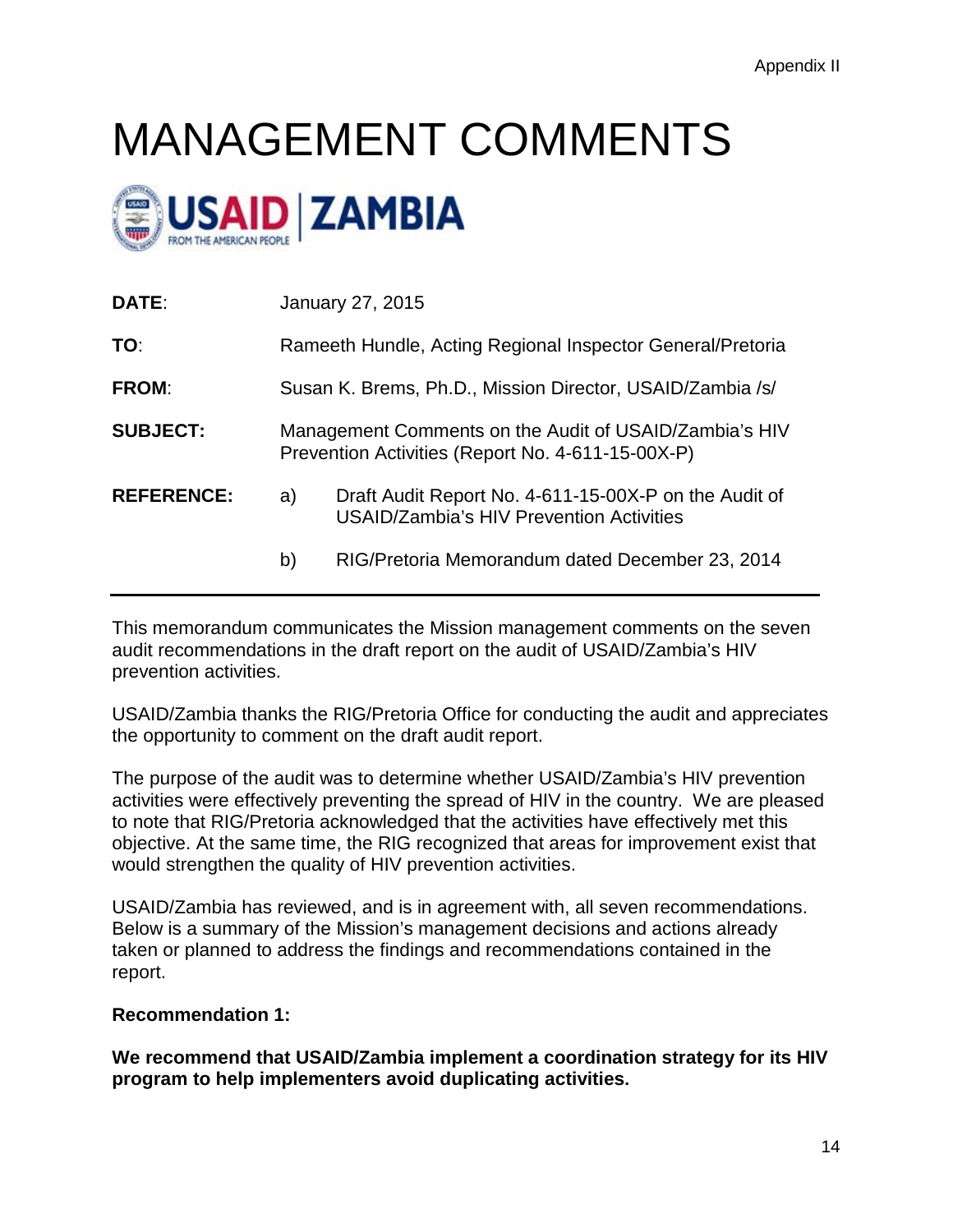#### **Management Decision:**

USAID/Zambia agrees with this recommendation. We recognize the need for better coordination among local health authorities, donors and implementing partners in order to avoid duplication.

#### **Planned Actions:**

USAID/Zambia plans to integrate the Health and Multisectoral/HIVAIDS offices to establish a structure that will better coordinate health programming and ensure a continuum of care from the community to the health care facility.

USAID will use the DevResults software and PEPFAR's Site Improvement Monitoring System (SIMS) tool to review the performance of activities down to the site level. With greater digital technology and geographic information system capability, USAID/Zambia will better be able to track program performance and identify any potential areas of duplication.

While all current health activities have included language highlighting the importance of collaboration in grants, contracts, or cooperative agreements, actual coordination across implementing partners has been inadequate. To address this, USAID/Zambia plans to convene quarterly meetings with implementing partners in each region to address the coordination issues specific to each region. The Mission also plans to include local health authorities and other donors in the meetings.

The Mission plans to carefully review the PEPFAR Country Operational Plan for FY2016 to ensure that implementers are not duplicating activities.

USAID/Zambia activity managers will continue to actively assist with the coordination of activities and will reinforce collaboration at the work plan level, which will feed into a broader health performance monitoring and evaluation plan.

All of these measures, to be completed by **September 30, 2015**, will reinforce collaboration among implementing partners, donors and local health authorities, and help implementers to avoid duplicating activities.

The above constitute the measures planned to ensure that Recommendation No. 1 is addressed.

#### **Recommendation 2:**

**We recommend that USAID/Zambia review the implementation strategy of its Partnership for Integrated Social Marketing (PRISM) Project and make changes to its community-based distribution program.**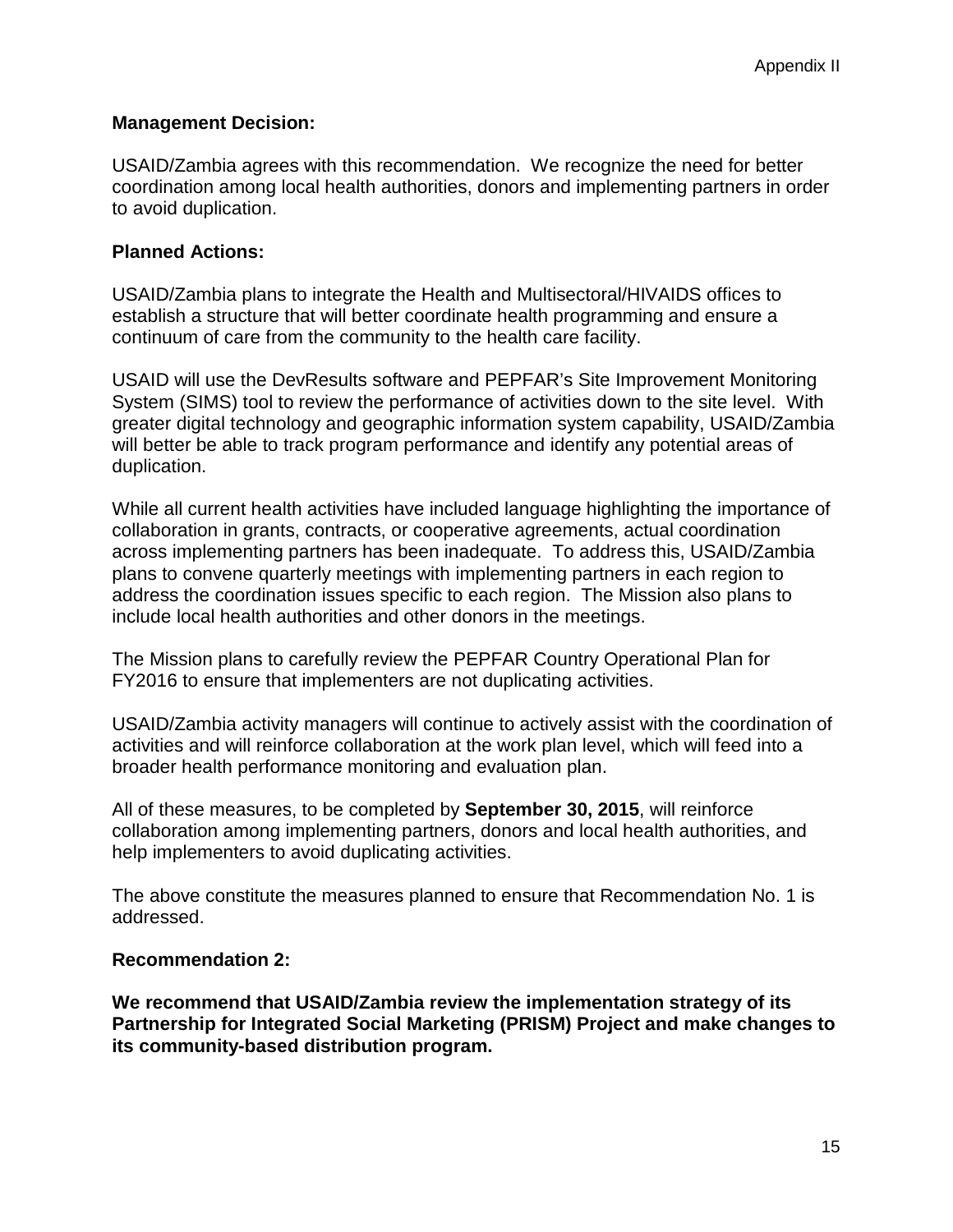#### **Management Decision:**

USAID/Zambia agrees with this recommendation and acknowledges the difficulty community**-**based distributors face when they are tasked with both selling and freely distributing the same condoms. However, the PRISM agreement expired on September 30, 2014, as per Attachment 3, so changes can only be made in the follow-on activity to PRISM.

#### **Action taken:**

The follow on USAID-funded activity to PRISM, the District Coverage of Health Services (DISCOVER) project, scheduled to be awarded in July 2015, was designed to more closely collaborate with the public and commercial sectors to deliver a variety of health products and services that are segmented by client type (Attachment 1). The new activity will ensure the application of a "total market approach." Individuals in the poorest communities will receive free products, those with the ability to cover some costs will receive partially subsidized products, and those with sufficient resources will be required to purchase products through the commercial sector. This approach will help resolve the competing demands placed on community-based distributors.

The above constitute the measures taken to ensure that Recommendation No.2 is addressed. Therefore, the Mission proposes that Recommendation No.2 be closed.

#### **Recommendation 3:**

**We recommend that USAID/Zambia analyze the competing demands on contracting officer representatives' time, and implement solutions to make sure it has sufficient resources to perform fundamental oversight tasks.**

#### **Management Decision:**

USAID/Zambia agrees with this recommendation.

#### **Action taken:**

During the period of the audit, the HIV/AIDS Multisectoral and Health offices were not at full staff capacity. Since the audit visit, eight new people have joined the offices, and tasks were distributed to new office members. Please see the revised organograms for the HIV/AIDS Multisectoral and Health Offices (Attachment 2). The additional staff members have enabled the teams to reallocate roles for Agreement Officer/Contracting Officer representatives (AOR/CORs), so that each AOR/COR has enough time to monitor project activities.

As a tool to help perform fundamental oversight, the Mission adopted PEPFAR's Site Improvement Monitoring System (SIMS) to review the performance of HIV/AIDS activities down to the site level. A plan was developed for FY2015 with a target of 112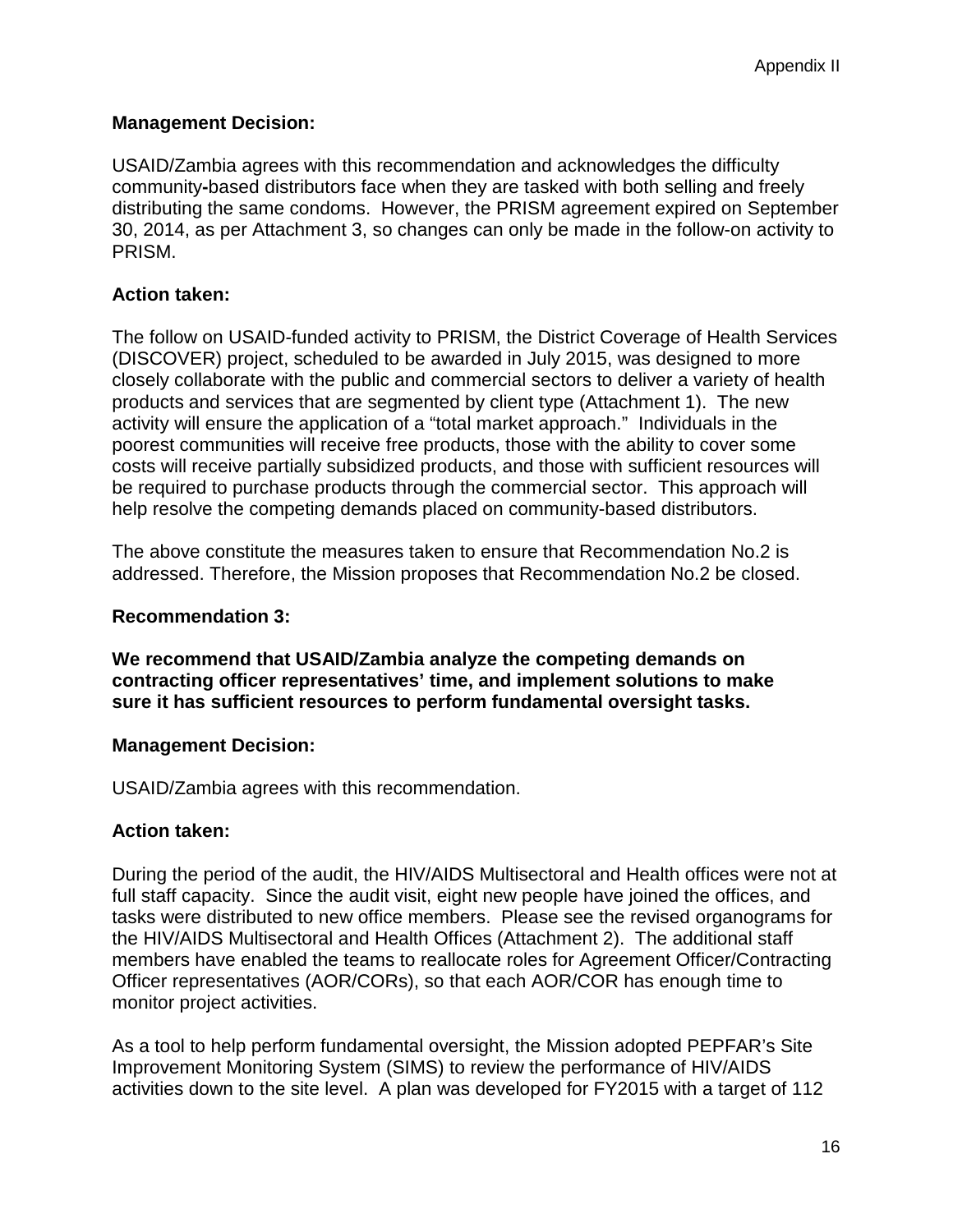sites to be visited to review implementation of HIV/AIDS activities across the country (Attachment 4a). This plan will ensure that at least one site is visited for each implementing partner each calendar quarter.

In the period September 1, 2014 to January 9, 2015, Mission staff undertook 48 site visits to USAID**-**funded HIV/AIDS activities (Attachments 4b, 4c and 4d).

The above constitute the measures taken to ensure that Recommendation No. 3 is addressed. Therefore, the Mission proposes that Recommendation No. 3 be closed.

#### **Recommendation 4:**

**We recommend that USAID/Zambia require its contracting officer's representatives to complete USAID's records management training course and update project files to include the required documents.** 

#### **Management Decision:**

USAID/Zambia agrees with this recommendation.

#### **Planned Actions:**

USAID/Zambia intends to re-train its CORs/AORs in records management. The Mission's Office of Acquisition and Assistance (OAA), together with the Executive Office, will organize and conduct the training.

Project files will now be subjected to quarterly reviews by existing Records Management Specialists, and delinquent files will be brought to the attention of both the AOR/COR and his/her office lead for rectification.

OAA will also begin the practice of rescinding COR/AOR letters if electronic or permanent files are not maintained, as required by designation letters. AOR/COR letters will be revoked if the files are not updated within 60 days of the initial review.

Project management files for PRISM, Support to the HIV/AIDS Response in Zambia and the Zambia**-**led Prevention Initiative will be updated to include all the required documents.

We expect to complete all actions above by **June 30, 2015**.

The above constitute the measures planned to ensure that Recommendation No. 4 is addressed.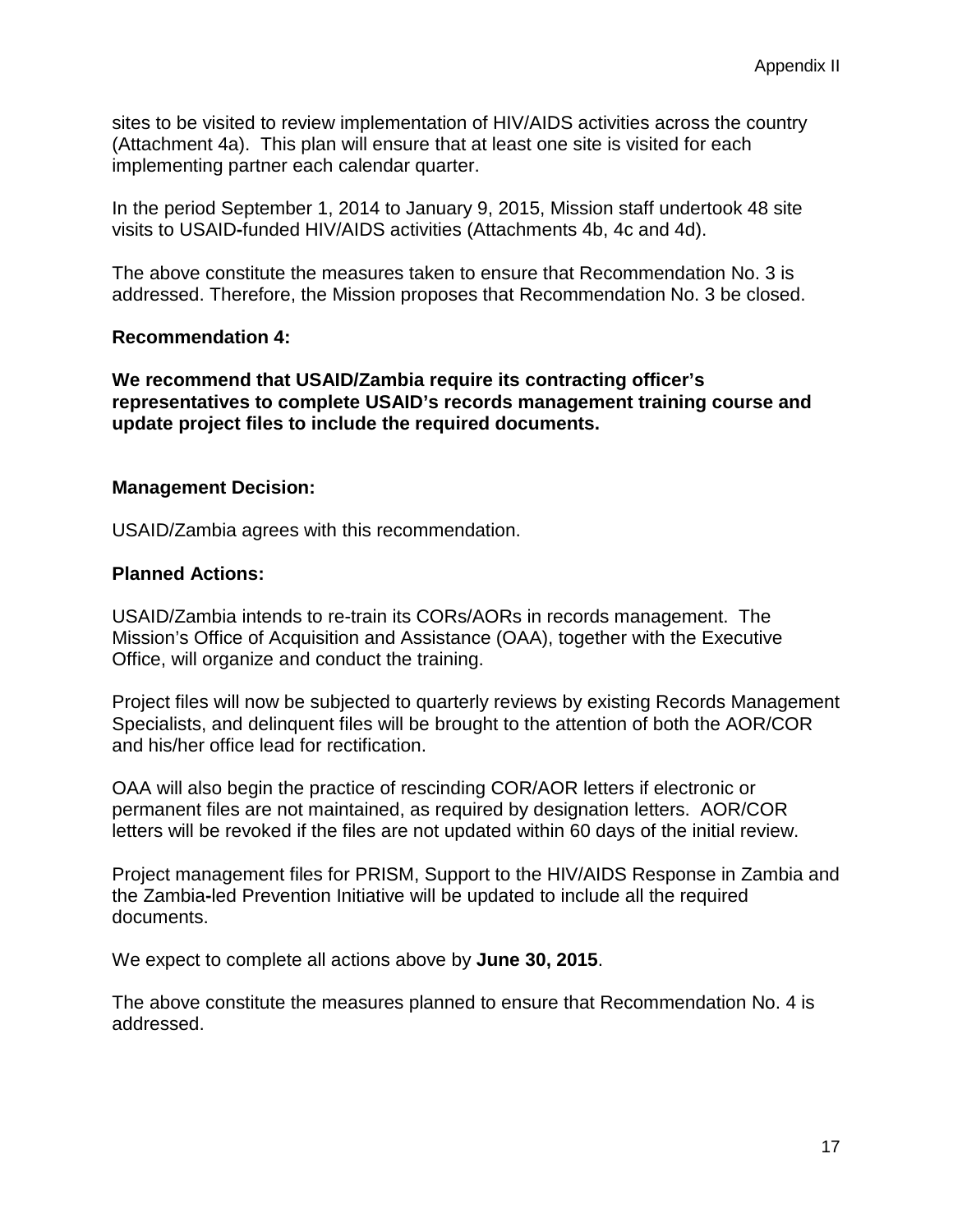#### **Recommendation 5:**

**We recommend that USAID/Zambia, in collaboration with Population Services International, implement procedures to improve the tracking of HIV commodities, which includes using stock cards for all commodities stored in its warehouses.** 

#### **Management Decision:**

USAID/Zambia agrees with this recommendation and acknowledges the need to better track USG-funded commodities. However, the PRISM agreement expired on September 30, 2014, so changes can only be made in the follow**-**on activity to PRISM.

#### **Action taken:**

The program description for the follow**-**on social marketing program, DISCOVER, requires the recipient of the award to implement procedures to ensure the effective tracking of commodities, including the use of stock cards for commodities stored in warehouses and other proper documentation and accounting practices. (Attachment 1, page 10)

The above constitute the measures taken to ensure that Recommendation No. 5 is addressed. Therefore, the Mission proposes that Recommendation No. 5 be closed.

#### **Recommendation 6:**

**We recommend that USAID/Zambia, in collaboration with Population Services International, implement cost-effective procedures to address the environmental hazards at its central warehouse in Lusaka.** 

#### **Management Decision:**

USAID/Zambia agrees with this recommendation and acknowledges the need to better mitigate against environmental hazards. The PRISM award expired on September 30, 2014. Some measures were taken prior to expiration of the award, and additional measures will be taken in the follow-on activity to PRISM.

#### **Action taken:**

Prior to the expiration of the award, PSI fitted air conditioners to maintain storage conditions. In addition, pallets and shelves were fitted to ensure that no drug commodities were stored on the floor (Attachment 5).

The program description for the follow**-**on social marketing program, DISCOVER, requires that environmental hazards in warehouses be mitigated. The recipient of the award will be required to implement environmental monitoring and mitigation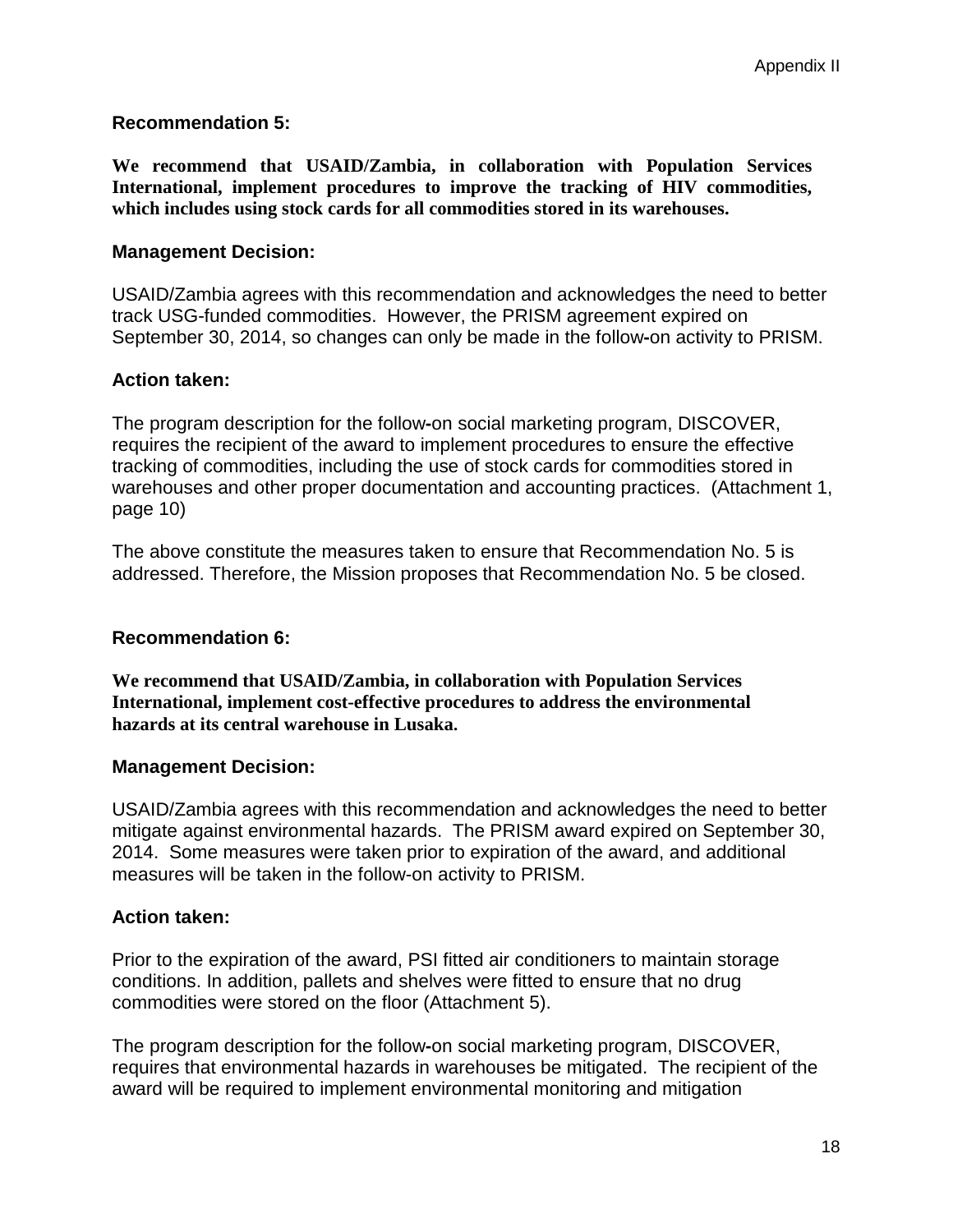procedures and consider cost-effective strategies to store commodities prior to their distribution. (Attachment 1)

The above constitute the measures taken to ensure that Recommendation No. 6 is addressed. Therefore, the Mission proposes that Recommendation No. 6 be closed.

#### **Recommendation 7:**

**We recommend that USAID/Zambia, in collaboration with Population Services International, implement procedures to improve the legibility of lot numbers and expiration dates stamped on commodities.**

#### **Management Decision:**

USAID/Zambia agrees with this recommendation. However, the PRISM agreement expired on September 30, 2014, so changes can only be made in the follow-on activity to PRISM.

#### **Action taken:**

The program description for the follow**-**on social marketing activity, DISCOVER, requires the implementer to improve the legibility of lot numbers and expiration dates stamped into commodities (Attachment 1 page 10).

The above constitute the measures taken to ensure that Recommendation No. 7 is addressed. Therefore, the Mission proposes that Recommendation No. 7 be closed.

The above constitute USAID/Zambia's management comments and measures taken/planned with regard to the seven audit recommendations contained in the RIG/Pretoria draft Audit Report no. 4-611-15-00X-P.

Attachment: a/s.